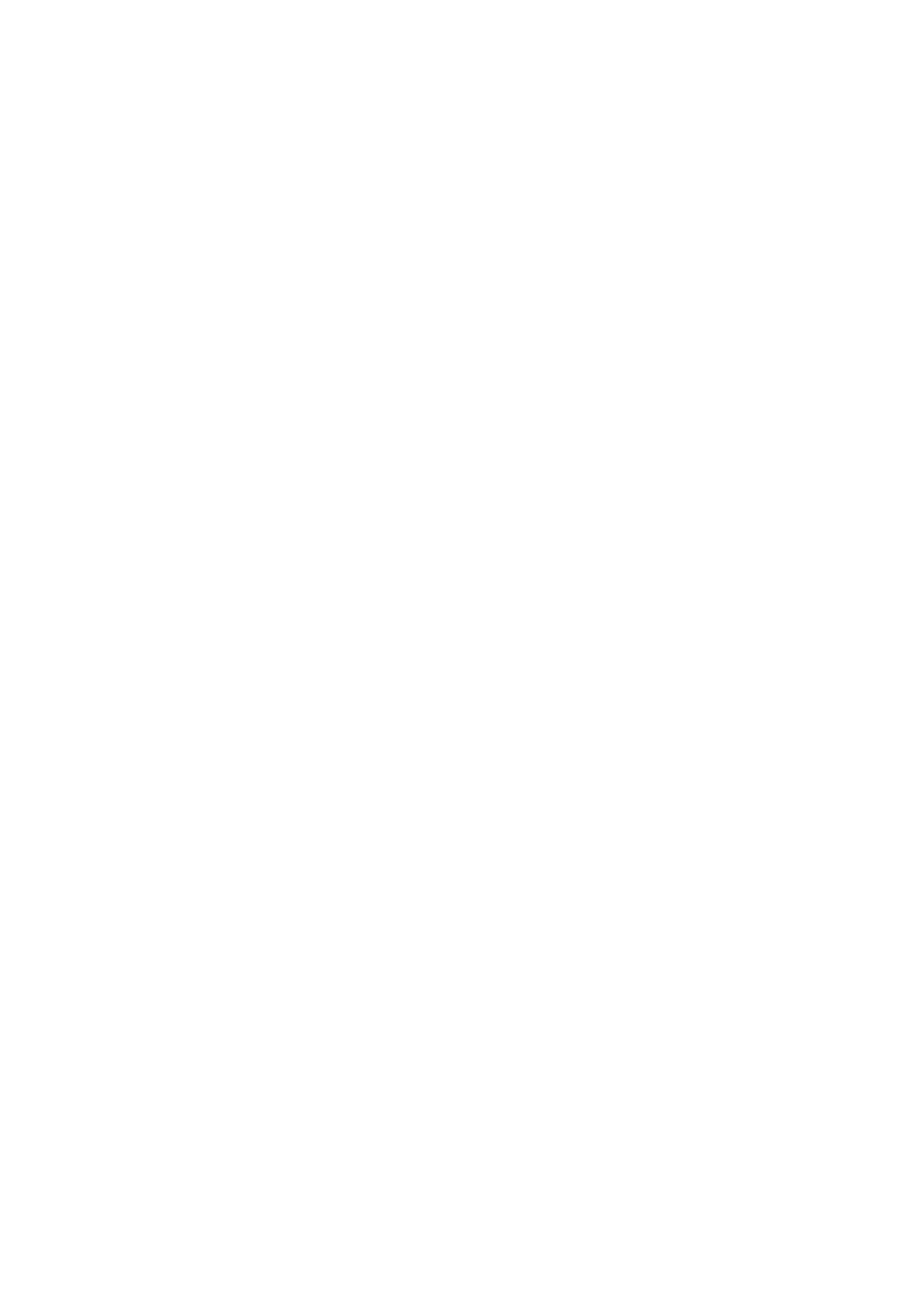The directors present the condensed consolidated financial information of the Company and its subsidiaries (the "Group") for the six months ended 30th September 2020. The consolidated income statement, consolidated statement of comprehensive income, consolidated cash flow statement and consolidated statement of changes in equity of the Group for the six months ended 30th September 2020, and the consolidated balance sheet of the Group as at 30th September 2020, all of which are unaudited and condensed, along with selected explanatory notes, are set out as follows:

### **Condensed Consolidated Income Statement**

|                                                                                             |             | <b>Unaudited</b><br><b>Six months ended</b><br><b>30th September</b> |                   |  |  |
|---------------------------------------------------------------------------------------------|-------------|----------------------------------------------------------------------|-------------------|--|--|
|                                                                                             |             | 2020                                                                 | 2019              |  |  |
|                                                                                             | <b>Note</b> | <b>HKS'000</b>                                                       | <b>HK\$'000</b>   |  |  |
| Revenue                                                                                     | 4           | 32,456                                                               | 57,478            |  |  |
| Cost of sales                                                                               |             | (12, 532)                                                            | (30, 802)         |  |  |
| Gross profit                                                                                |             | 19,924                                                               | 26,676            |  |  |
| Other income                                                                                |             | 14,017                                                               | 6,290             |  |  |
| Other losses                                                                                | 5           | (7, 715)                                                             | (15, 531)         |  |  |
| Selling, distribution and marketing<br>expenses                                             |             | (383)                                                                | (1,893)           |  |  |
| Administrative expenses                                                                     |             | (42, 634)                                                            | (48, 746)         |  |  |
| Operating loss                                                                              | 6           | (16,791)                                                             | (33,204)          |  |  |
| Finance income<br>Finance costs                                                             |             | 308<br>(5,011)                                                       | 934<br>(5,657)    |  |  |
| Finance costs — net<br>Share of net (losses)/profits of associates                          | 7           | (4,703)<br>(4, 823)                                                  | (4, 723)<br>238   |  |  |
| Loss before income tax                                                                      |             | (26,317)                                                             | (37,689)          |  |  |
| Income tax credit                                                                           | 8           | 517                                                                  | 2,164             |  |  |
| Loss for the period                                                                         |             | (25, 800)                                                            | (35, 525)         |  |  |
| Loss attributable to:<br>Owners of the Company<br>Non-controlling interests                 |             | (25,261)<br>(539)                                                    | (35,055)<br>(470) |  |  |
|                                                                                             |             | (25, 800)                                                            | (35, 525)         |  |  |
| Loss per share attributable to owners of<br>the Company<br>Basic and diluted loss per share | 9           | $(0.43$ HK cents)                                                    | $(0.59$ HK cents) |  |  |

*For the six months ended 30th September 2020*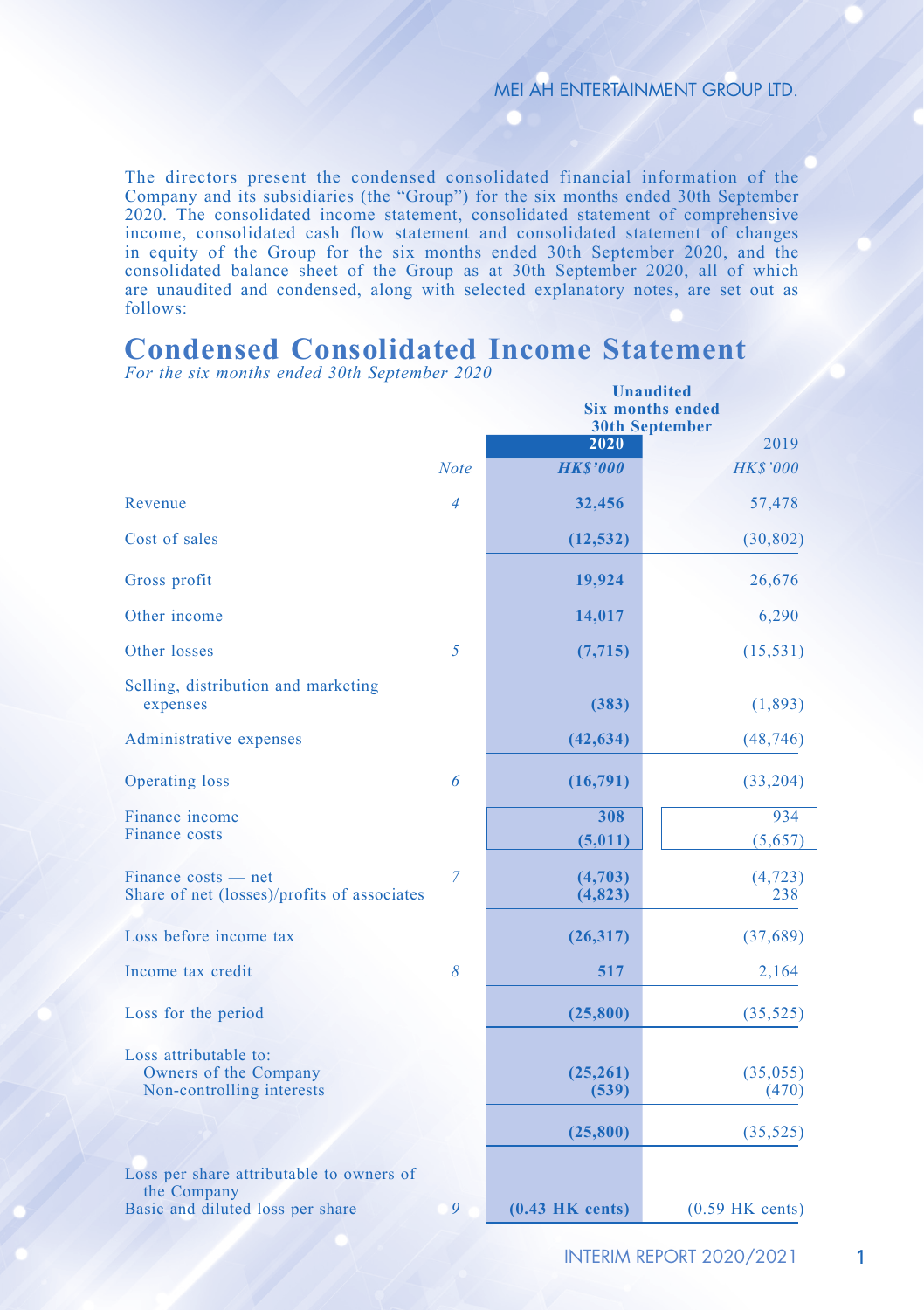## **Consolidated Statement of Comprehensive Income**

*For the six months ended 30th September 2020*

|                                                                                   | Unaudited<br><b>Six months ended</b><br><b>30th September</b> |                |  |  |
|-----------------------------------------------------------------------------------|---------------------------------------------------------------|----------------|--|--|
|                                                                                   | 2020                                                          | 2019           |  |  |
|                                                                                   | <b>HK\$'000</b>                                               | <b>HKS'000</b> |  |  |
| Loss for the period                                                               | (25,800)                                                      | (35, 525)      |  |  |
| Other comprehensive income/(loss),<br>net of tax                                  |                                                               |                |  |  |
| Items that will not be reclassified<br>subsequently to profit or loss             |                                                               |                |  |  |
| Surplus on revaluation of buildings<br>Deferred taxation arising from revaluation | 900                                                           | 530            |  |  |
| surplus of buildings<br>Items that may be reclassified to profit or loss          | (71)                                                          | (97)           |  |  |
| Currency translation differences                                                  | 394                                                           | (3,272)        |  |  |
| Other comprehensive income/(loss) for                                             |                                                               |                |  |  |
| the period, net of tax                                                            | 1,223                                                         | (2,839)        |  |  |
| <b>Total comprehensive loss for the period</b>                                    | (24, 577)                                                     | (38, 364)      |  |  |
| Total comprehensive loss attributable to:                                         |                                                               |                |  |  |
| — Owners of the Company                                                           | (24, 038)                                                     | (37, 894)      |  |  |
| - Non-controlling interests                                                       | (539)                                                         | (470)          |  |  |
| Total comprehensive loss for the period                                           | (24, 577)                                                     | (38, 364)      |  |  |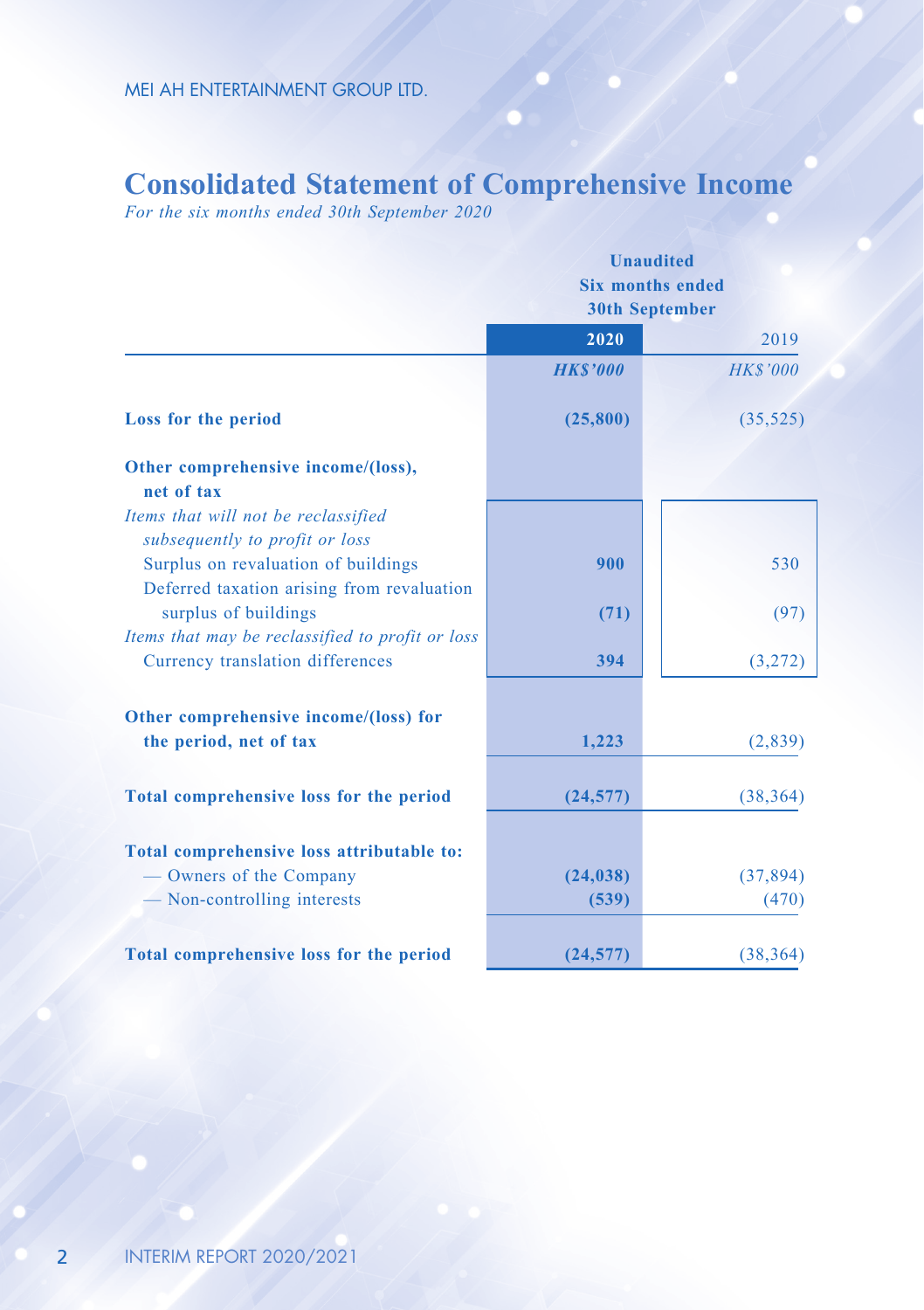# **Condensed Consolidated balance sheet**

*As at 30th September 2020 and 31st March 2020*

|                                    |             | <b>Unaudited</b>        | Audited         |
|------------------------------------|-------------|-------------------------|-----------------|
|                                    |             | <b>30th</b>             | 31st            |
|                                    |             | <b>September</b>        | March           |
|                                    |             | 2020                    | 2020            |
|                                    | <b>Note</b> | <b>HK\$'000</b>         | <b>HK\$'000</b> |
| <b>ASSETS</b>                      |             |                         |                 |
| <b>Non-current assets</b>          |             |                         |                 |
| Property, plant and equipment      |             | 214,449                 | 220,013         |
| Investment properties              |             | 204,847                 | 210,559         |
| Right-of-use assets                |             | 123,869                 | 124,121         |
| Film rights, films in progress and |             |                         |                 |
| film royalty deposits              |             | 177,043                 | 175,516         |
| Interests in associates            |             | 4,744                   | 9,567           |
| Interests in joint ventures        |             | $\overline{\mathbf{4}}$ | 4               |
| Other receivables and deposits     | 11          | 2,062                   | 1,948           |
|                                    |             | 727,018                 | 741,728         |
|                                    |             |                         |                 |
| <b>Current assets</b>              |             |                         |                 |
| <b>Inventories</b>                 |             | 128                     | 156             |
| Prepayments, deposits, trade and   |             |                         |                 |
| other receivables                  | 11          | 47,990                  | 56,232          |
| Contract assets                    |             | 2,191                   | 3,273           |
| Deferred fulfilment costs          |             | 300                     | 300             |
| Amounts due from associates        |             | 4,631                   | 4,480           |
| Financial assets at fair value     |             |                         |                 |
| through profit or loss             |             | 3,600                   | 8,907           |
| Pledged bank deposits              |             | 23,500                  | 23,500          |
| Short-term bank deposits           |             | 2,107                   | 1,129           |
| Cash and cash equivalents          |             | 22,368                  | 27,204          |
|                                    |             | 106,815                 | 125,181         |
|                                    |             |                         |                 |
| <b>Total assets</b>                |             | 833,833                 | 866,909         |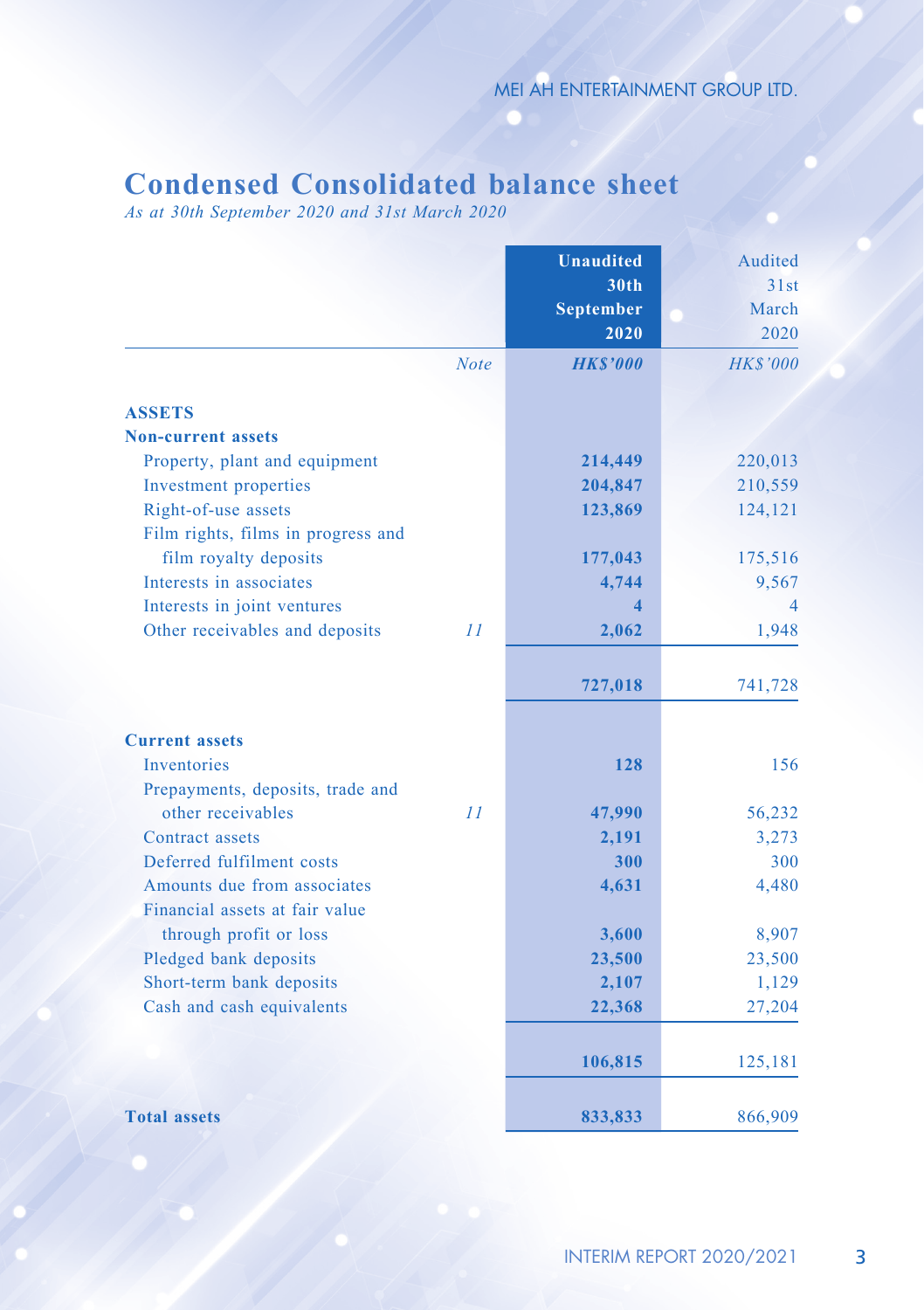|                                     |             | <b>Unaudited</b> | Audited         |
|-------------------------------------|-------------|------------------|-----------------|
|                                     |             | 30th             | 31st            |
|                                     |             | <b>September</b> | March           |
|                                     |             | 2020             | 2020            |
|                                     | <b>Note</b> | <b>HKS'000</b>   | <b>HK\$'000</b> |
| <b>EOUITY</b>                       |             |                  |                 |
| Equity attributable to owners of    |             |                  |                 |
| the Company                         |             |                  |                 |
| Share capital                       | 15          | 118,475          | 118,475         |
| Share premium                       |             | 407,428          | 407,428         |
| <b>Reserves</b>                     |             | (120, 820)       | (88,610)        |
| Shareholders' funds                 |             | 405,083          | 437,293         |
| Non-controlling interests           |             | 9,435            | 1,602           |
|                                     |             |                  |                 |
| <b>Total equity</b>                 |             | 414,518          | 438,895         |
| <b>LIABILITIES</b>                  |             |                  |                 |
| <b>Non-current liabilities</b>      |             |                  |                 |
| Bank and other borrowings           | 14          | 66,347           | 64,176          |
| Lease liabilities                   |             | 108,625          | 107,899         |
| Deferred income tax liabilities     |             | 25,500           | 25,947          |
|                                     |             | 200,472          | 198,022         |
| <b>Current liabilities</b>          |             |                  |                 |
| Trade and other payables            | 12          | 102,407          | 123,867         |
| <b>Contract liabilities</b>         |             | 15,399           | 14,220          |
| Amounts due to associates           |             | 14,325           | 12,313          |
| Amount due to a director            | 13          | 9,000            |                 |
| <b>Bank borrowings</b>              | 14          | 53,224           | 52,179          |
| Lease liabilities                   |             | 13,294           | 15,791          |
| Current income tax liabilities      |             | 11,194           | 11,622          |
|                                     |             | 218,843          | 229,992         |
| <b>Total liabilities</b>            |             | 419,315          | 428,014         |
| <b>Total equity and liabilities</b> |             | 833,833          | 866,909         |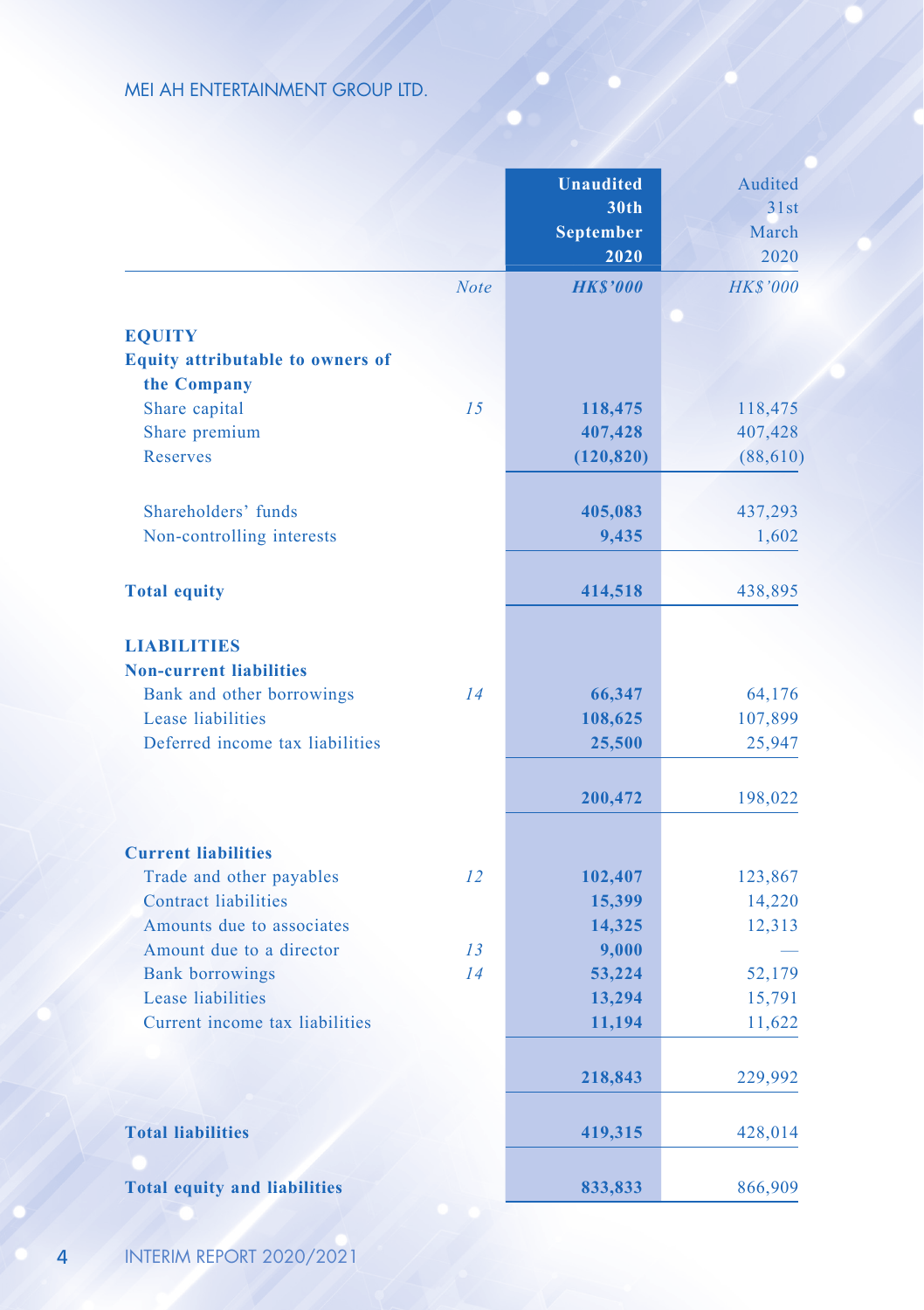# **Condensed Consolidated Statement of Changes in Equity**

*For the six months ended 30th September 2020*

|                                                                                                                              | <b>Attributable to shareholders</b> |                         |                                       |                        |                               |                                            |                |                             |                                  |                 |
|------------------------------------------------------------------------------------------------------------------------------|-------------------------------------|-------------------------|---------------------------------------|------------------------|-------------------------------|--------------------------------------------|----------------|-----------------------------|----------------------------------|-----------------|
|                                                                                                                              | <b>Share</b><br>capital             | <b>Share</b><br>premium | <b>Share</b><br>redemption<br>reserve | Contributed<br>surplus | <b>Exchange</b><br>difference | <b>Buildings</b><br>revaluation<br>reserve | reserve        | Other Accumulated<br>losses | Non-<br>controlling<br>interests | Total<br>equity |
|                                                                                                                              | <b>HKS'000</b>                      | <b>HKS'000</b>          | <b>HKS'000</b>                        | <b>HKS'000</b>         | <b>HKS'000</b>                | <b>HKS'000</b>                             | <b>HKS'000</b> | <b>HKS'000</b>              | <b>HKS'000</b>                   | <b>HKS'000</b>  |
| <b>The Group</b><br>At 1st April 2020                                                                                        | 118,475                             | 407,428                 | 12                                    | 189,009                | (11,504)                      | 82,486                                     | 1.536          | (350, 149)                  | 1,602                            | 438,895         |
| <b>Comprehensive loss</b><br>Loss for the period<br>Other comprehensive<br>income/(loss)                                     |                                     |                         |                                       |                        |                               |                                            |                | (25,261)                    | (539)                            | (25, 800)       |
| Surplus on revaluation of<br>buildings<br>Deferred tax arising from<br>revaluation surplus                                   |                                     |                         |                                       |                        |                               | 900                                        |                |                             |                                  | 900             |
| of buildings                                                                                                                 |                                     |                         |                                       |                        |                               | (71)                                       |                |                             |                                  | (71)            |
| Translation of foreign<br>subsidiaries                                                                                       |                                     |                         |                                       |                        | 594                           |                                            |                |                             |                                  | 594             |
| <b>Total other comprehensive</b><br>income/(loss)                                                                            |                                     |                         |                                       |                        | 594                           | 829                                        |                |                             |                                  | 1,423           |
| Total comprehensive income/<br>(loss) for the period<br><b>Transactions with owners.</b><br>recognised directly<br>in equity |                                     |                         |                                       |                        | 594                           | 829                                        |                | (25,261)                    | (539)                            | (24, 377)       |
| Acquisition of non-controlling<br>interests                                                                                  |                                     |                         |                                       |                        |                               |                                            | (8,372)        |                             | 8.372                            |                 |
| At 30th September 2020                                                                                                       | 118,475                             | 407,428                 | 12                                    | 189,009                | (10.910)                      | 83,315                                     | (6,836)        | (375, 410)                  | 9,435                            | 414.518         |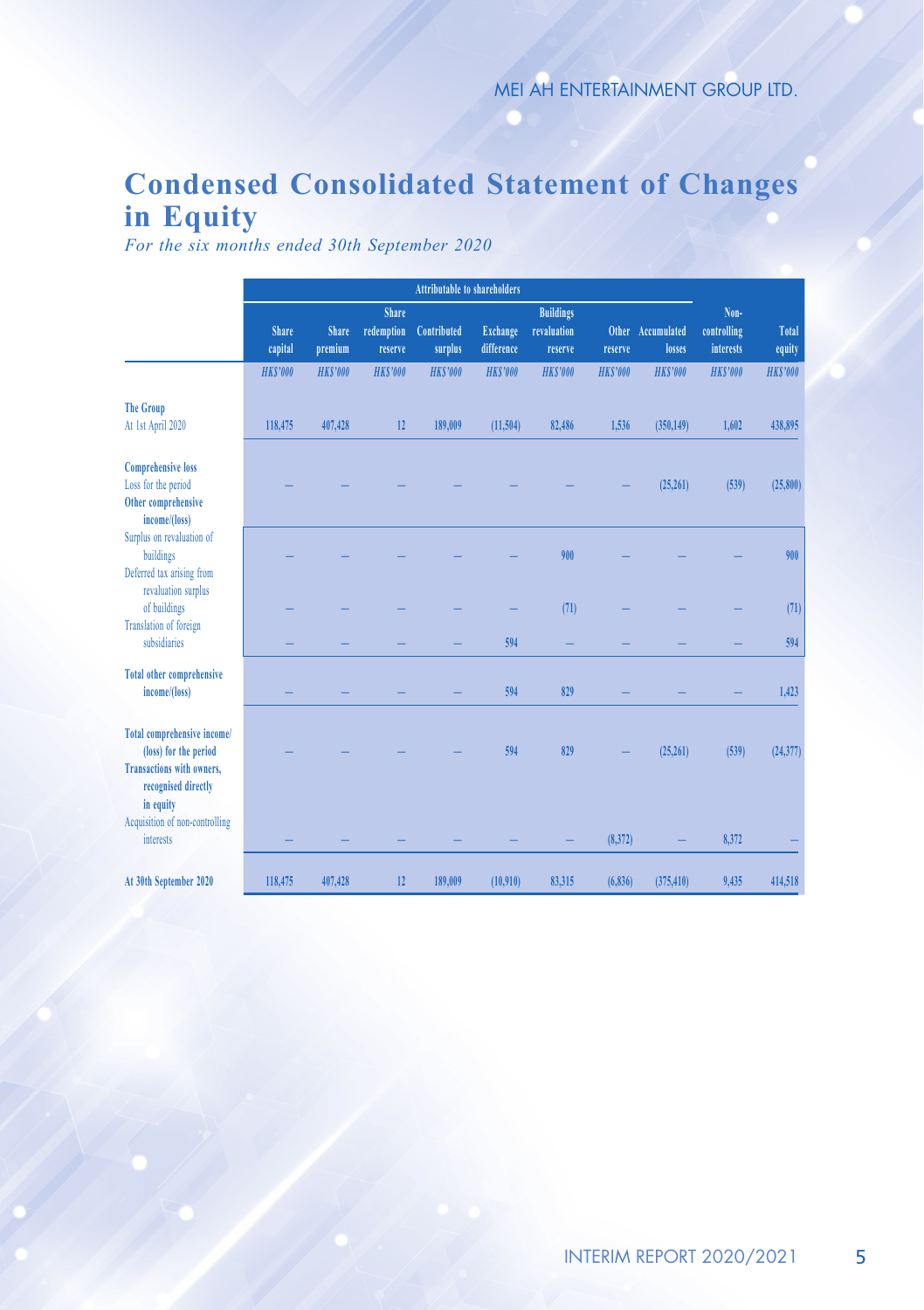|                                                                                                                    |                  |                  |                                | Attributable to shareholders |                               |                                            |                |                             |                                  |                 |
|--------------------------------------------------------------------------------------------------------------------|------------------|------------------|--------------------------------|------------------------------|-------------------------------|--------------------------------------------|----------------|-----------------------------|----------------------------------|-----------------|
|                                                                                                                    | Share<br>capital | Share<br>premium | Share<br>redemption<br>reserve | Contributed<br>surplus       | <b>Exchange</b><br>difference | <b>Buildings</b><br>revaluation<br>reserve | reserve        | Other Accumulated<br>losses | Non-<br>controlling<br>interests | Total<br>equity |
|                                                                                                                    | <b>HKS'000</b>   | <b>HKS'000</b>   | <b>HKS'000</b>                 | <b>HKS'000</b>               | <b>HKS'000</b>                | <b>HKS'000</b>                             | <b>HKS'000</b> | <b>HKS'000</b>              | <b>HKS'000</b>                   | <b>HKS'000</b>  |
| <b>The Group</b><br>At 1st April 2019                                                                              | 118,475          | 407,428          | 12                             | 189,009                      | (8,215)                       | 81,586                                     | 1,061          | (252.961)                   | 3,078                            | 539,473         |
| <b>Comprehensive loss</b><br>Loss for the period<br>Other comprehensive income/<br>$(\text{loss})$                 |                  |                  |                                |                              |                               |                                            |                | (35,055)                    | (470)                            | (35,525)        |
| Surplus on revaluation of<br>buildings<br>Deferred tax arising from<br>revaluation surplus of                      |                  |                  |                                |                              |                               | 530                                        |                |                             |                                  | 530             |
| buildings                                                                                                          |                  |                  |                                |                              |                               | (97)                                       |                |                             |                                  | (97)            |
| Translation of foreign<br>subsidiaries                                                                             |                  |                  |                                |                              | (3,272)                       |                                            |                |                             |                                  | (3,272)         |
| <b>Total other comprehensive</b><br>income/(loss)                                                                  |                  |                  |                                |                              | (3,272)                       | 433                                        |                |                             |                                  | (2,839)         |
| Total comprehensive income/<br>(loss) for the period<br><b>Transactions with owners,</b><br>recognised directly in |                  |                  |                                |                              | (3,272)                       | 433                                        |                | (35,055)                    | (470)                            | (38, 364)       |
| equity<br>Dividend relating to 2019                                                                                |                  |                  |                                |                              |                               |                                            |                |                             | (344)                            | (344)           |
| At 30th September 2019                                                                                             | 118,475          | 407,428          | 12                             | 189,009                      | (11.487)                      | 82,019                                     | 1,061          | (288.016)                   | 2,264                            | 500,765         |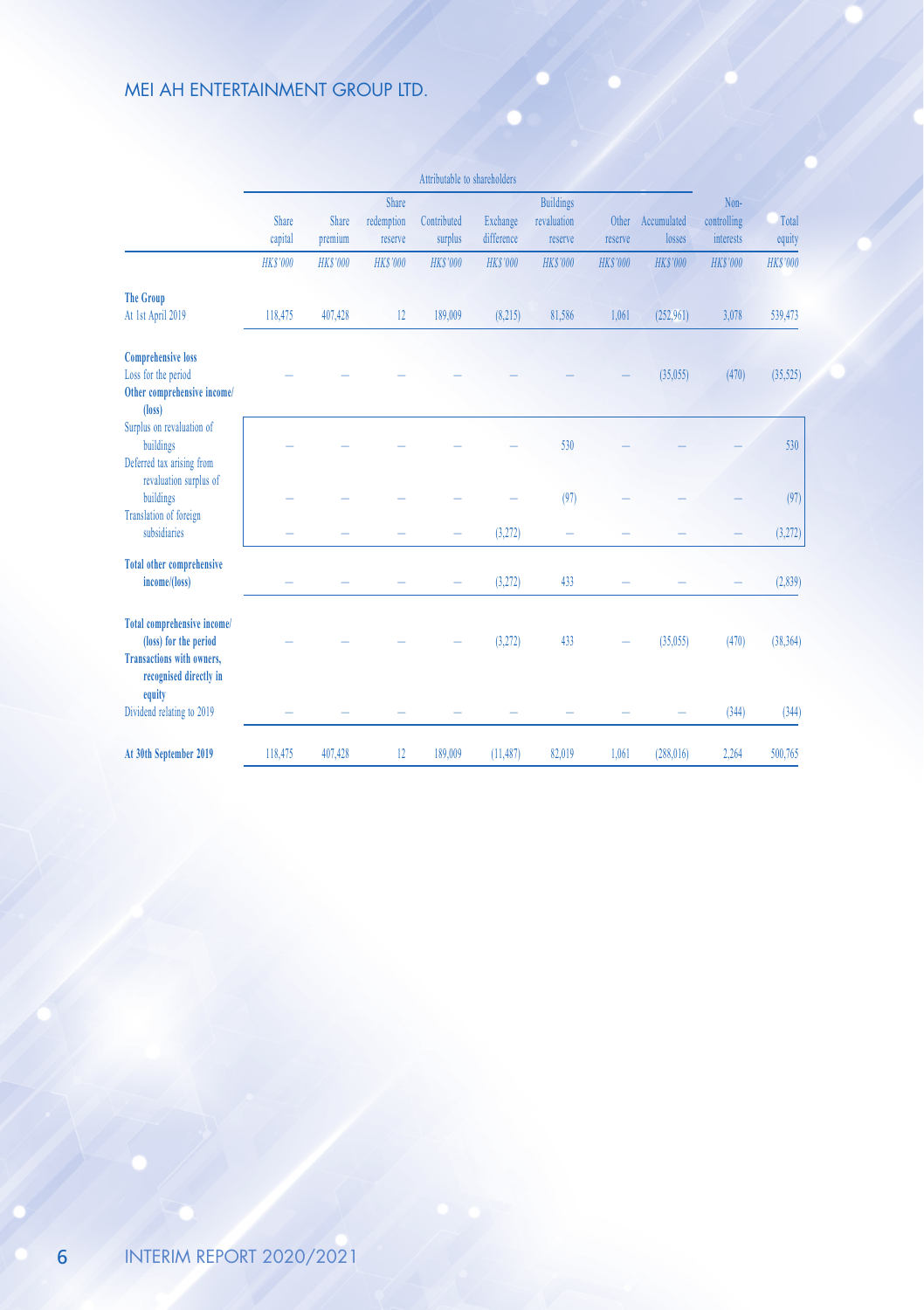# **Condensed Consolidated Cash Flow Statement**

*For the six months ended 30th September 2020*

|                                                                                         | <b>Unaudited</b><br><b>Six months ended</b><br><b>30th September</b> |                 |  |
|-----------------------------------------------------------------------------------------|----------------------------------------------------------------------|-----------------|--|
|                                                                                         | 2020                                                                 | 2019            |  |
|                                                                                         | <b>HK\$'000</b>                                                      | <b>HK\$'000</b> |  |
| <b>Cash flows from operating activities</b>                                             |                                                                      |                 |  |
| Cash (used in)/generated from operations                                                | (7, 479)                                                             | 39,039          |  |
| Income tax paid                                                                         | (358)                                                                | (421)           |  |
|                                                                                         |                                                                      |                 |  |
| Net cash (used in)/generated from                                                       |                                                                      |                 |  |
| operating activities                                                                    | (7, 837)                                                             | 38,618          |  |
|                                                                                         |                                                                      |                 |  |
| <b>Cash flows from investing activities</b>                                             |                                                                      |                 |  |
| Purchase of property, plant and equipment<br>Purchase of film rights, films in progress | (1,782)                                                              | (441)           |  |
| and film royalty deposits                                                               | (6, 420)                                                             | (28, 678)       |  |
| Proceeds from disposal of financial assets                                              |                                                                      |                 |  |
| at fair value through profit or loss                                                    | 4,400                                                                | 27,351          |  |
| Interest received                                                                       | 308                                                                  | 564             |  |
| Change in short-term deposits                                                           | (978)                                                                | 1,595           |  |
|                                                                                         |                                                                      |                 |  |
| Net cash (used in)/generated from investing<br>activities                               |                                                                      |                 |  |
|                                                                                         | (4, 472)                                                             | 391             |  |
| <b>Cash flows from financing activities</b>                                             |                                                                      |                 |  |
| Repayments of bank loans                                                                | (605)                                                                | (522)           |  |
| Interest paid on bank and other borrowings                                              | (763)                                                                | (1,016)         |  |
| Repayments of principal elements of lease                                               |                                                                      |                 |  |
| liabilities                                                                             | (2,523)                                                              | (86)            |  |
| Advance from a director                                                                 | 9,000                                                                |                 |  |
| Dividend paid to non-controlling interests                                              |                                                                      | (344)           |  |
| Net cash generated from/(used in) financing                                             |                                                                      |                 |  |
| activities                                                                              | 5.109                                                                | (1,968)         |  |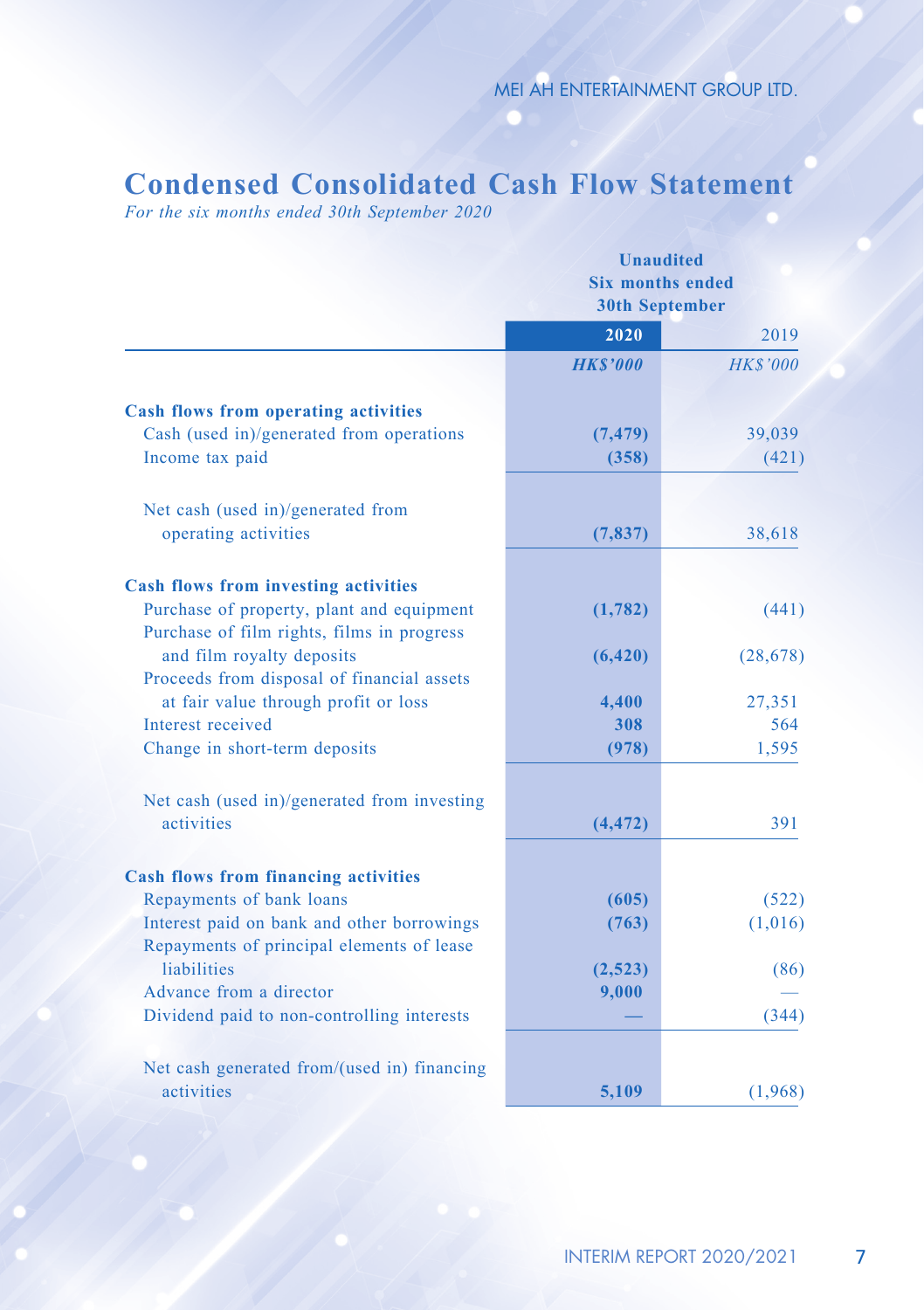|                                                         |                | <b>Unaudited</b><br><b>Six months ended</b><br><b>30th September</b> |
|---------------------------------------------------------|----------------|----------------------------------------------------------------------|
|                                                         | 2020           | 2019                                                                 |
|                                                         | <b>HKS'000</b> | <b>HK\$'000</b>                                                      |
| Net (decrease)/increase in cash and cash<br>equivalents | (7,200)        | 37,041                                                               |
| Cash and cash equivalents at beginning of<br>period     | 6,609          | (13, 846)                                                            |
| Exchange differences                                    | 1,352          | (3,361)                                                              |
| Cash and cash equivalents at end of period              | 761            | 19,834                                                               |
| Analysis of balances of cash and cash<br>equivalents    |                |                                                                      |
| Cash and cash equivalents                               | 22,368         | 43,070                                                               |
| Bank overdrafts                                         | (21,607)       | (23, 236)                                                            |
|                                                         | 761            | 19,834                                                               |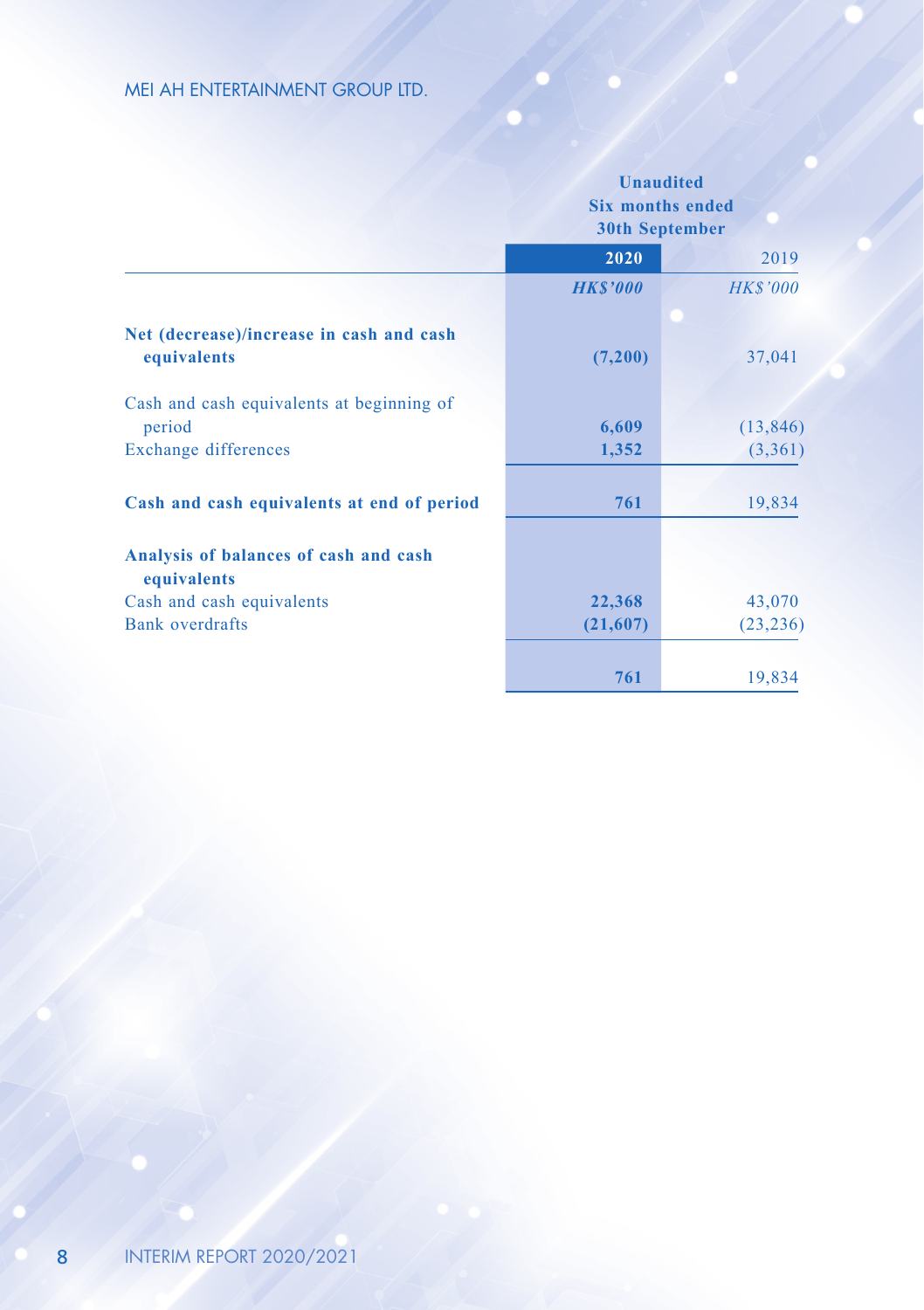# **Selected Notes to Condensed Consolidated Interim Financial Information**

#### **1. General information**

Mei Ah Entertainment Group Limited (the "Company") and its subsidiaries (together the "Group") are principally engaged in television operations, film exhibition, film rights licensing and sub-licensing, theatre operations, concert performances and events organisation, mobile games applications and video online, artiste management and property investment.

The Company is a limited liability company incorporated in Bermuda and listed on the Stock Exchange of Hong Kong Limited.

This condensed consolidated interim financial information was approved for issue on 30th November 2020.

#### **2. Basis of preparation**

This condensed consolidated interim financial information for the six months ended 30th September 2020 has been prepared in accordance with HKAS 34, "Interim financial reporting". The condensed consolidated interim financial information should be read in conjunction with the annual financial statements for the year ended 31st March 2020, which have been prepared in accordance with HKFRSs.

During the period ended 30th September 2020, the Group incurred a loss before income tax of HK\$26,317,000 and as at 30th September 2020, the Group had net current liabilities of approximately HK\$112,028,000.

The directors are of the opinion that, having taken into account the anticipated cash inflows generated from the Group's operations, as well as the possible changes in its operating performance, the timing and the possible final outcome of the litigation against the Company and the availability of existing and new bank and other facilities, the Group will have sufficient financial resources to meet its liabilities as and when they fall due in the coming twelve months from 30th September 2020. Accordingly, the directors consider that the Group will be able to continue as a going concern; and thus have prepared the consolidated financial statements on a going concern basis.

#### **3. Accounting policies**

The accounting policies adopted are consistent with those of the annual financial statements for the year ended 31st March 2020, as described in those annual financial statements, except for the accounting policy changes that are expected to be reflected in the annual financial statements for the year ending 31st March 2021. Details of the changes in accounting polices are set out below:–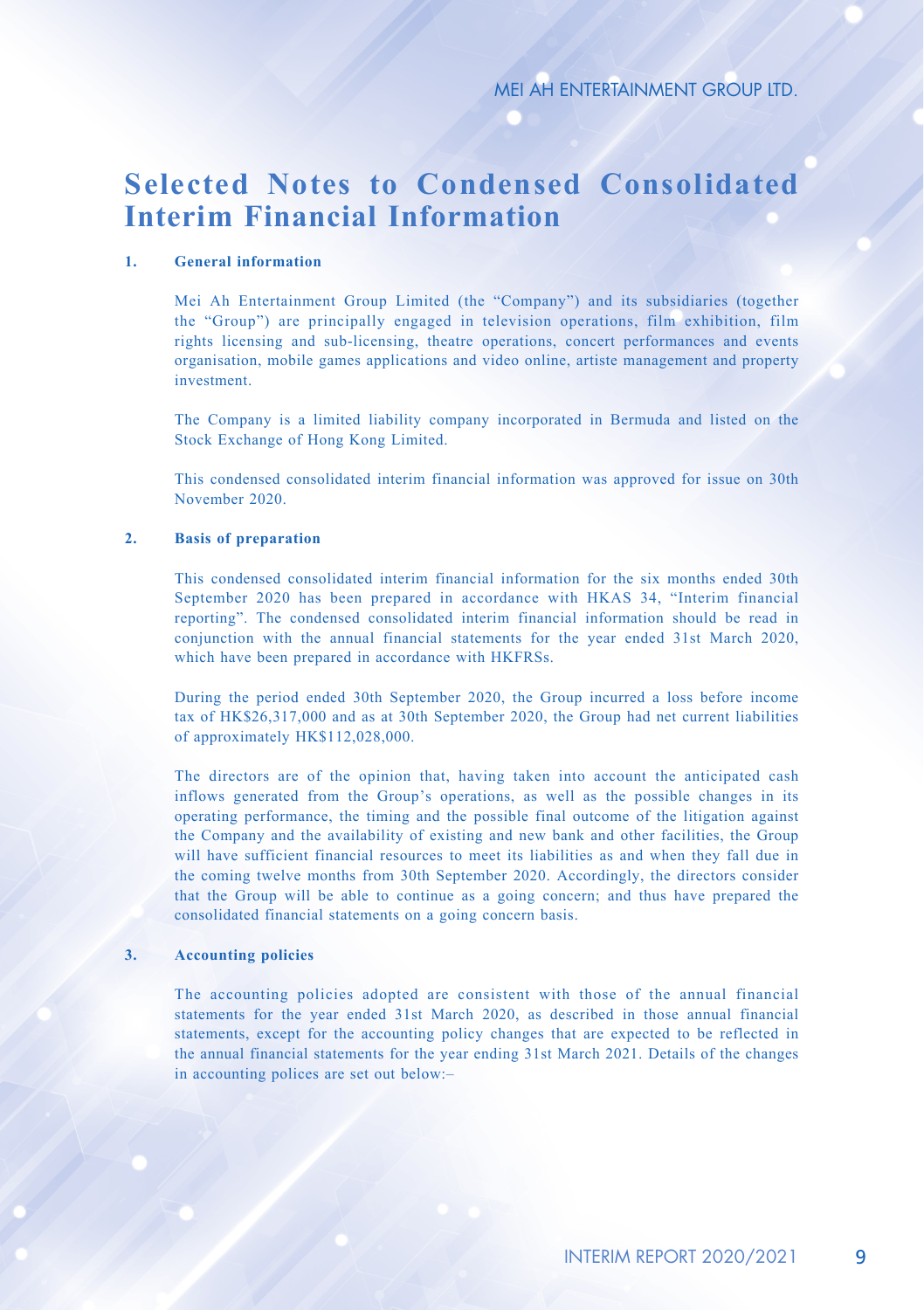*(i) New and amended standards and interpretations adopted by the Group*

| Amendments to HKAS 1 and HKAS 8    | Definition of Material           |
|------------------------------------|----------------------------------|
| Amendments to HKFRS 3              | Definition of a Business         |
| Conceptual Framework for Financial | Revised Conceptual Framework for |
| Reporting 2018                     | <b>Financial Reporting</b>       |
| Amendments to HKFRS 7, HKFRS 9 and | Hedge Accounting                 |
| HKAS <sub>39</sub>                 |                                  |
|                                    |                                  |

These new and amended standards and interpretations are either not relevant to the Group or did not have any material impact on the Group's accounting policies.

*(ii)* The Group has not early adopted those new standards and amendments to standards that have been issued but not yet effective for the financial year beginning 1st April 2020.

#### **4. Segment information**

An analysis of the Group's revenues and results for the period by business segments, being the primary reporting format, is as follows:

|                                                                         | <b>Unaudited</b><br>Six months ended 30th September 2020 |                                                                               |                              |                                                            |                                                      |                       |                               |                |  |  |
|-------------------------------------------------------------------------|----------------------------------------------------------|-------------------------------------------------------------------------------|------------------------------|------------------------------------------------------------|------------------------------------------------------|-----------------------|-------------------------------|----------------|--|--|
|                                                                         | <b>Television</b><br>operations                          | Film<br>exhibition<br>and film<br>rights<br>licensing<br>and<br>sub-licensing | <b>Theatre</b><br>operations | <b>Mobile games</b><br>applications<br>and<br>video online | Concert<br>performance<br>and events<br>organisation | Artiste<br>management | <b>Property</b><br>investment | Group          |  |  |
|                                                                         | <b>HKS'000</b>                                           | <b>HKS'000</b>                                                                | <b>HKS'000</b>               | <b>HKS'000</b>                                             | <b>HKS'000</b>                                       | <b>HKS'000</b>        | <b>HKS'000</b><br>(note(a))   | <b>HKS'000</b> |  |  |
| Segment revenue                                                         | 25,439                                                   | 1,928                                                                         | 4,422                        | 667                                                        |                                                      |                       |                               | 32,456         |  |  |
| Reportable segment profit/(loss)<br>Depreciation of property, plant and | 5,873                                                    | (6,939)                                                                       | (5,989)                      | (2, 222)                                                   |                                                      | (69)                  | (4, 702)                      | (14, 048)      |  |  |
| equipment                                                               | (142)                                                    | (72)                                                                          | (5,563)                      | (3)                                                        |                                                      |                       |                               | (5,780)        |  |  |
| Depreciation of right-of-use assets                                     |                                                          |                                                                               | (4,000)                      |                                                            |                                                      |                       |                               | (4,000)        |  |  |
| Fair value deficit on revaluation of                                    |                                                          |                                                                               |                              |                                                            |                                                      |                       |                               |                |  |  |
| investment properties                                                   |                                                          |                                                                               |                              |                                                            |                                                      |                       | (6, 444)                      | (6, 444)       |  |  |
| Amortisation for film rights                                            | (5, 410)                                                 |                                                                               |                              |                                                            |                                                      |                       |                               | (5,410)        |  |  |
| Finance costs                                                           |                                                          |                                                                               | (3,976)                      |                                                            |                                                      |                       |                               | (3,976)        |  |  |
| Additions to property, plant and                                        |                                                          |                                                                               |                              |                                                            |                                                      |                       |                               |                |  |  |
| equipment                                                               | 34                                                       |                                                                               | 1,748                        |                                                            |                                                      |                       |                               | 1,782          |  |  |
| Additions to film rights, films in<br>progress and film royalty         |                                                          |                                                                               |                              |                                                            |                                                      |                       |                               |                |  |  |
| deposits                                                                | 3,395                                                    | 3,025                                                                         |                              |                                                            |                                                      |                       |                               | 6,420          |  |  |
| As at 30th September 2020                                               |                                                          |                                                                               |                              |                                                            |                                                      |                       |                               |                |  |  |
| Reportable segment assets                                               | 29,840                                                   | 202,388                                                                       | 152,157                      | 1.300                                                      | 7.563                                                | 14                    | 211,513                       | 604,775        |  |  |
| Reportable segment liabilities                                          | (10,069)                                                 | (63, 621)                                                                     | (174, 876)                   | (627)                                                      | (8,649)                                              |                       | (805)                         | (258, 647)     |  |  |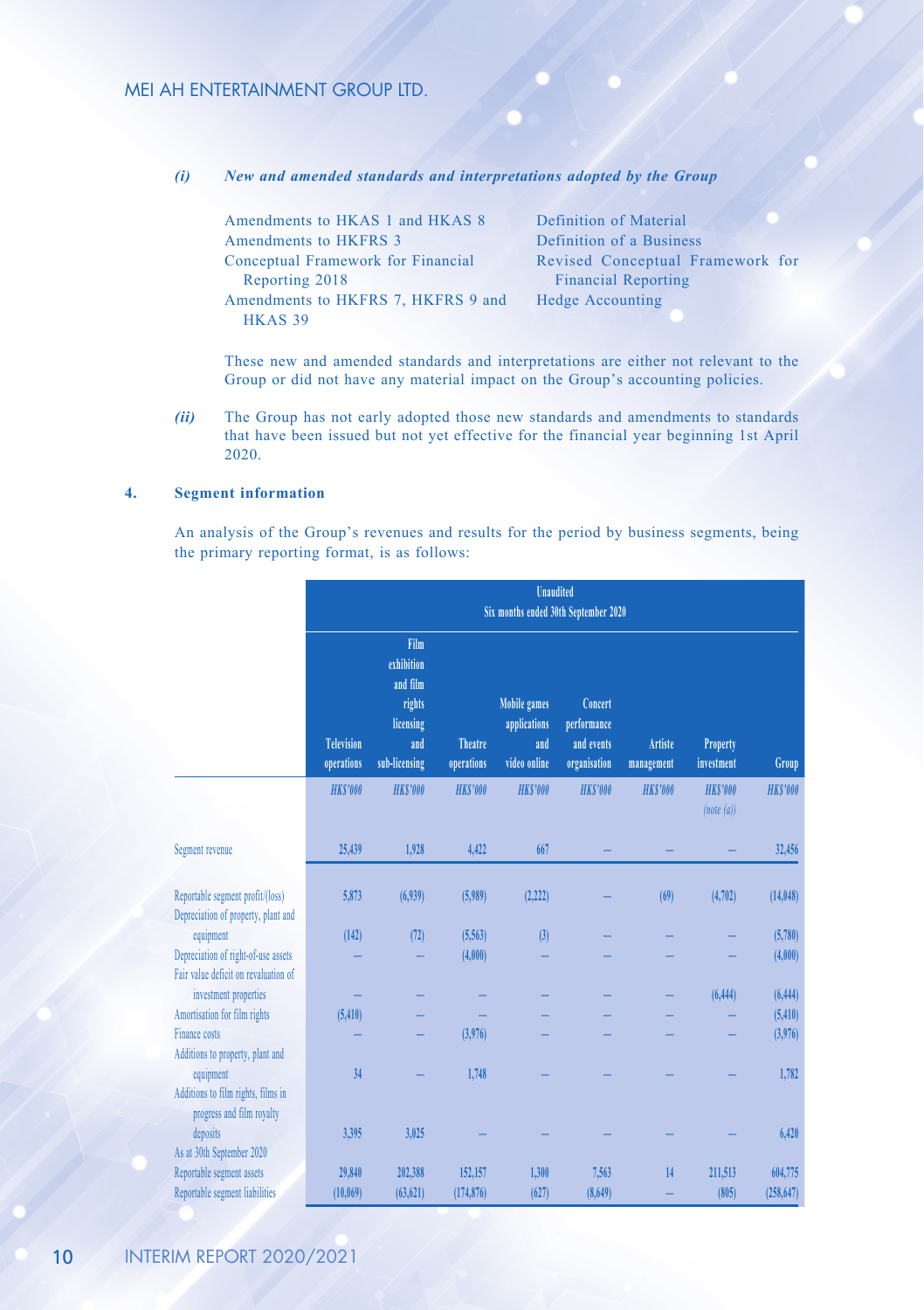Unaudited Six months ended 30th September 2019

|                                     |                   | Film<br>exhibition |                |                     |                           |                 | Sales and                 |                              |                 |
|-------------------------------------|-------------------|--------------------|----------------|---------------------|---------------------------|-----------------|---------------------------|------------------------------|-----------------|
|                                     |                   | and film           |                |                     |                           |                 | distribution              |                              |                 |
|                                     |                   |                    |                |                     | Concert                   |                 | of films and              |                              |                 |
|                                     |                   | rights             |                | Mobile games        |                           |                 |                           |                              |                 |
|                                     | <b>Television</b> | licensing<br>and   | Theatre        | applications<br>and | performance<br>and events |                 | programs in               |                              |                 |
|                                     |                   |                    |                |                     |                           | Artiste         | audio visual              | Property                     |                 |
|                                     | operations        | sub-licensing      | operations     | video online        | organisation              |                 | management product format | investment                   | Group           |
|                                     | <b>HK\$'000</b>   | <b>HKS'000</b>     | <b>HKS'000</b> | <b>HK\$'000</b>     | <b>HK\$'000</b>           | <b>HK\$'000</b> | <b>HK\$'000</b>           | <b>HK\$'000</b><br>(note(a)) | <b>HK\$'000</b> |
| Segment revenue                     | 26,223            | 3,250              | 22,004         | 1,090               | 4,142                     | 769             |                           |                              | 57,478          |
| Reportable segment                  |                   |                    |                |                     |                           |                 |                           |                              |                 |
| profit/(loss)                       | (1,709)           | (9,388)            | (7, 494)       | (2,943)             | 389                       | (40)            |                           | (9,730)                      | (30,915)        |
| Depreciation of property,           |                   |                    |                |                     |                           |                 |                           |                              |                 |
| plant and equipment                 | (191)             | (72)               | (4, 382)       | (44)                | (45)                      |                 |                           |                              | (4,734)         |
| Depreciation of right-of-use assets |                   |                    | (4,715)        |                     |                           |                 |                           |                              | (4,715)         |
| Fair value deficit on revaluation   |                   |                    |                |                     |                           |                 |                           |                              |                 |
| of investment properties            |                   |                    |                |                     |                           |                 |                           | (12, 816)                    | (12, 816)       |
| Amortisation for film rights        | (8,652)           | (855)              |                |                     |                           |                 |                           |                              | (9,507)         |
| Finance costs                       |                   |                    | (4,641)        |                     |                           |                 |                           |                              | (4,641)         |
| Additions to property,              |                   |                    |                |                     |                           |                 |                           |                              |                 |
| plant and equipment                 | 37                | 26                 | 364            | 10                  |                           |                 |                           |                              | 437             |
| Additions to film rights,           |                   |                    |                |                     |                           |                 |                           |                              |                 |
| films in progress and film          |                   |                    |                |                     |                           |                 |                           |                              |                 |
| royalty deposits                    | 6.064             | 22,614             |                |                     |                           |                 |                           |                              | 28,678          |
| As at 31st March 2020               |                   |                    |                |                     |                           |                 |                           |                              |                 |
| Reportable segment assets           | 37,214            | 198,290            | 148,719        | 1,158               | 16,679                    | 42              | 27,478                    | 216,284                      | 645,864         |
| Reportable segment liabilities      | (11, 198)         | (46, 395)          | (171, 707)     | (1.051)             | (10, 171)                 | (2,052)         | (9,232)                   | (1, 228)                     | (253, 034)      |
|                                     |                   |                    |                |                     |                           |                 |                           |                              |                 |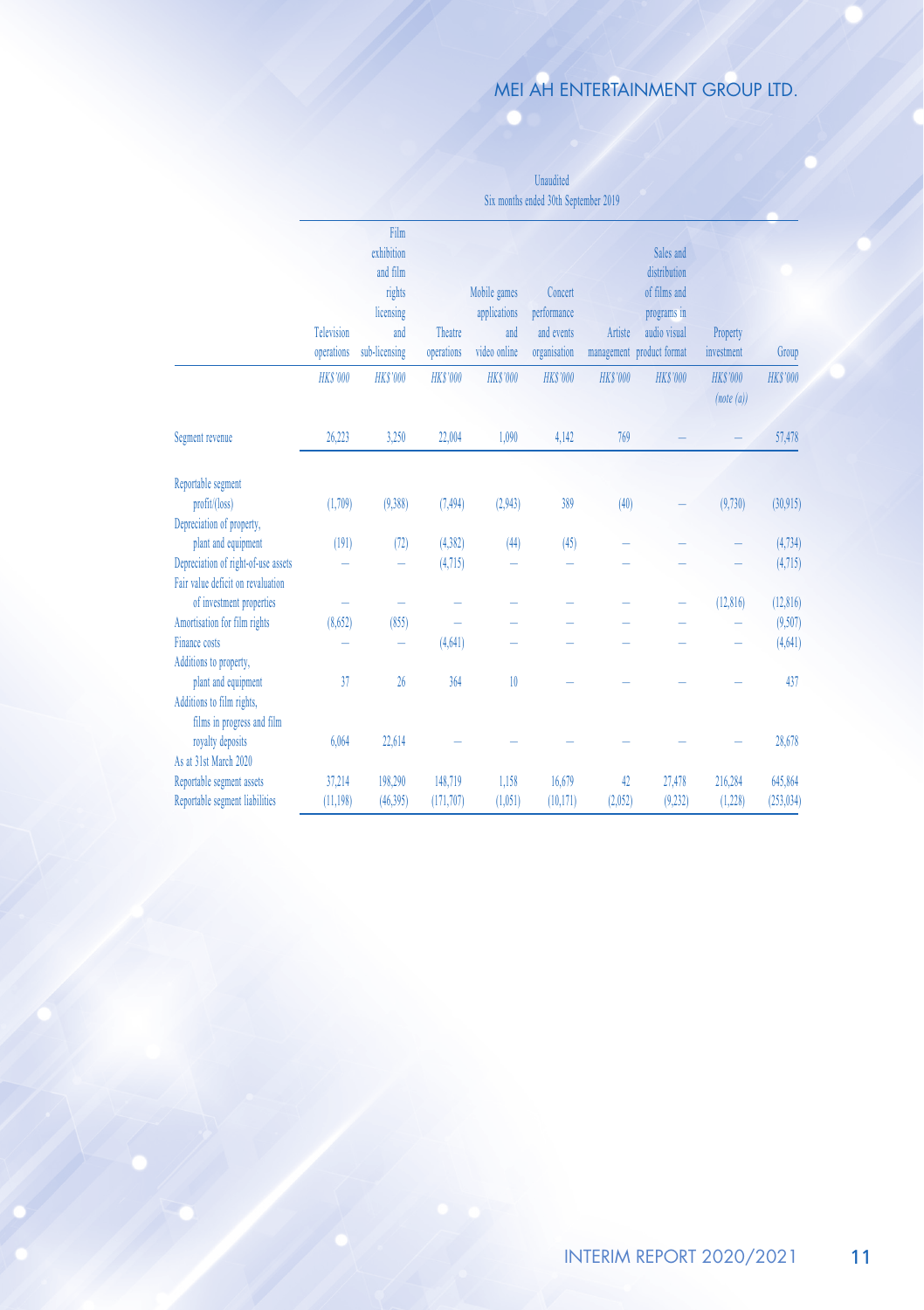#### **Profit or loss**

|                                                        |                  | <b>Unaudited</b><br><b>Six months ended</b><br><b>30th September</b> |
|--------------------------------------------------------|------------------|----------------------------------------------------------------------|
|                                                        | 2020             | 2019                                                                 |
|                                                        | <b>HKS'000</b>   | <b>HK\$'000</b>                                                      |
| Reportable segment loss                                | (14, 048)        | (30, 915)                                                            |
| Unallocated amounts:                                   |                  |                                                                      |
| Unallocated other income                               | 9                | 1,062                                                                |
| Unallocated other losses                               | (1,271)          | (2,715)                                                              |
| Unallocated finance costs — net                        | (727)            | (82)                                                                 |
| Unallocated depreciation of property, plant and        |                  |                                                                      |
| equipment                                              | (3,361)          | (3,200)                                                              |
| Unallocated depreciation of right-of-use assets        | (394)            | (396)                                                                |
| Unallocated share of (losses)/profits of associates    | (4,823)          | 238                                                                  |
| Unallocated corporate expenses                         | (1,702)          | (1,681)                                                              |
| Loss before income tax                                 | (26,317)         | (37, 689)                                                            |
|                                                        | <b>Unaudited</b> | Audited                                                              |
|                                                        | 30th             | 31st                                                                 |
|                                                        | <b>September</b> | March                                                                |
|                                                        | 2020             | 2020                                                                 |
|                                                        | <b>HKS'000</b>   | <b>HK\$'000</b>                                                      |
| <b>Assets</b>                                          |                  |                                                                      |
| Reportable segment assets                              | 604,775          | 645,864                                                              |
| Unallocated assets:                                    |                  |                                                                      |
| Unallocated property, plant and equipment and          |                  |                                                                      |
| right-of-use assets                                    | 192,774          | 194,135                                                              |
| Unallocated financial assets at fair value through     |                  |                                                                      |
| profit or loss                                         | 3,600            | 8,907                                                                |
| Unallocated cash and cash equivalents                  | 138              | 213                                                                  |
| Unallocated interests in associates and joint ventures | 4,744            | 9,571                                                                |
| Unallocated corporate assets                           | 27,802           | 8,219                                                                |
|                                                        |                  |                                                                      |
| <b>Total assets</b>                                    | 833,833          | 866,909                                                              |
| <b>Liabilities</b>                                     |                  |                                                                      |
| Reportable segment liabilities                         | 258,647          | 253,034                                                              |
| Unallocated liabilities:                               |                  |                                                                      |
| Unallocated bank and other borrowings                  | 80,748           | 80,341                                                               |
| Unallocated amounts due to associates                  | 9,694            | 12,313                                                               |
| Unallocated current income tax liabilities             | 11,194           | 11,622                                                               |
| Unallocated deferred tax liabilities                   | 25,500           | 25,947                                                               |
| Unallocated corporate liabilities                      | 33,532           | 44,757                                                               |
| <b>Total liabilities</b>                               | 419,315          | 428,014                                                              |
|                                                        |                  |                                                                      |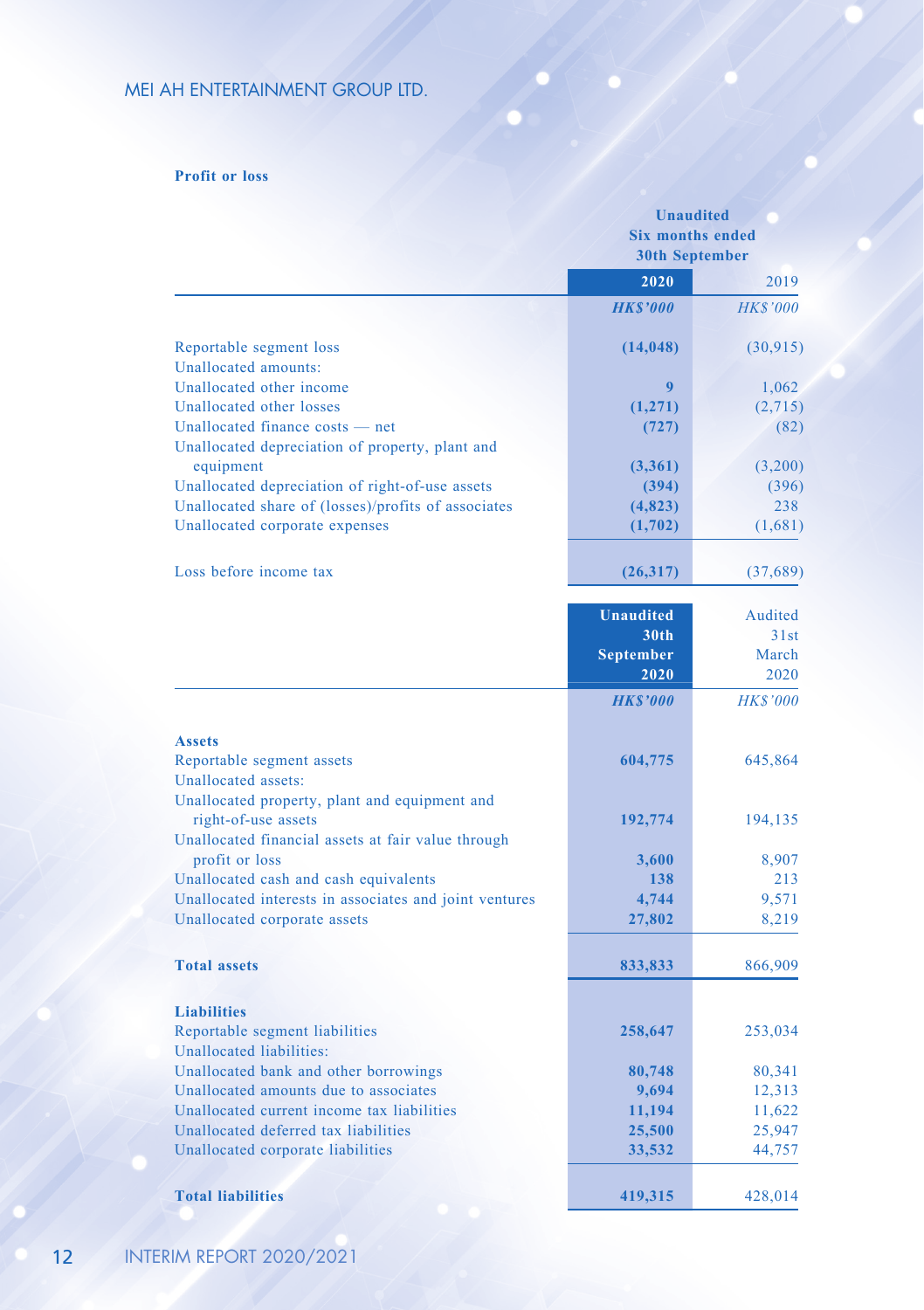#### **Secondary reporting format — geographical segment**

The Group's is domiciled in Hong Kong. The results of its revenue from external customers and non-current assets other than financial assets located in Hong Kong and other countries are summarized below:

|                            |                | <b>Revenues</b> from<br>external customers<br><b>Unaudited</b><br><b>Six months ended</b><br>30th September |  |
|----------------------------|----------------|-------------------------------------------------------------------------------------------------------------|--|
|                            | 2020           | 2019                                                                                                        |  |
|                            | <b>HKS'000</b> | <b>HK\$'000</b>                                                                                             |  |
| Hong Kong                  | 9,191          | 14,985                                                                                                      |  |
| People's Republic of China | 5,476          | 23,703                                                                                                      |  |
| Taiwan                     | 3,315          | 3,832                                                                                                       |  |
| Other countries            | 14,474         | 14,958                                                                                                      |  |
|                            | 32,456         | 57,478                                                                                                      |  |

#### **Non-current assets (other than financial assets)**

|                                                                      | <b>Unaudited</b><br>30 <sub>th</sub><br><b>September</b><br>2020 | Audited<br>31st<br>March<br>2020       |
|----------------------------------------------------------------------|------------------------------------------------------------------|----------------------------------------|
|                                                                      | <b>HKS'000</b>                                                   | <b>HK\$'000</b>                        |
| Hong Kong<br>People's Republic of China<br>Taiwan<br>Other countries | 437,687<br>243,014<br>25,176<br>19,079                           | 455,225<br>240,650<br>24,614<br>19,291 |
|                                                                      | 724,956                                                          | 739,780                                |

#### *Note (a)*

(a) The revenue attributable to the segment "property investment" has been included in other income.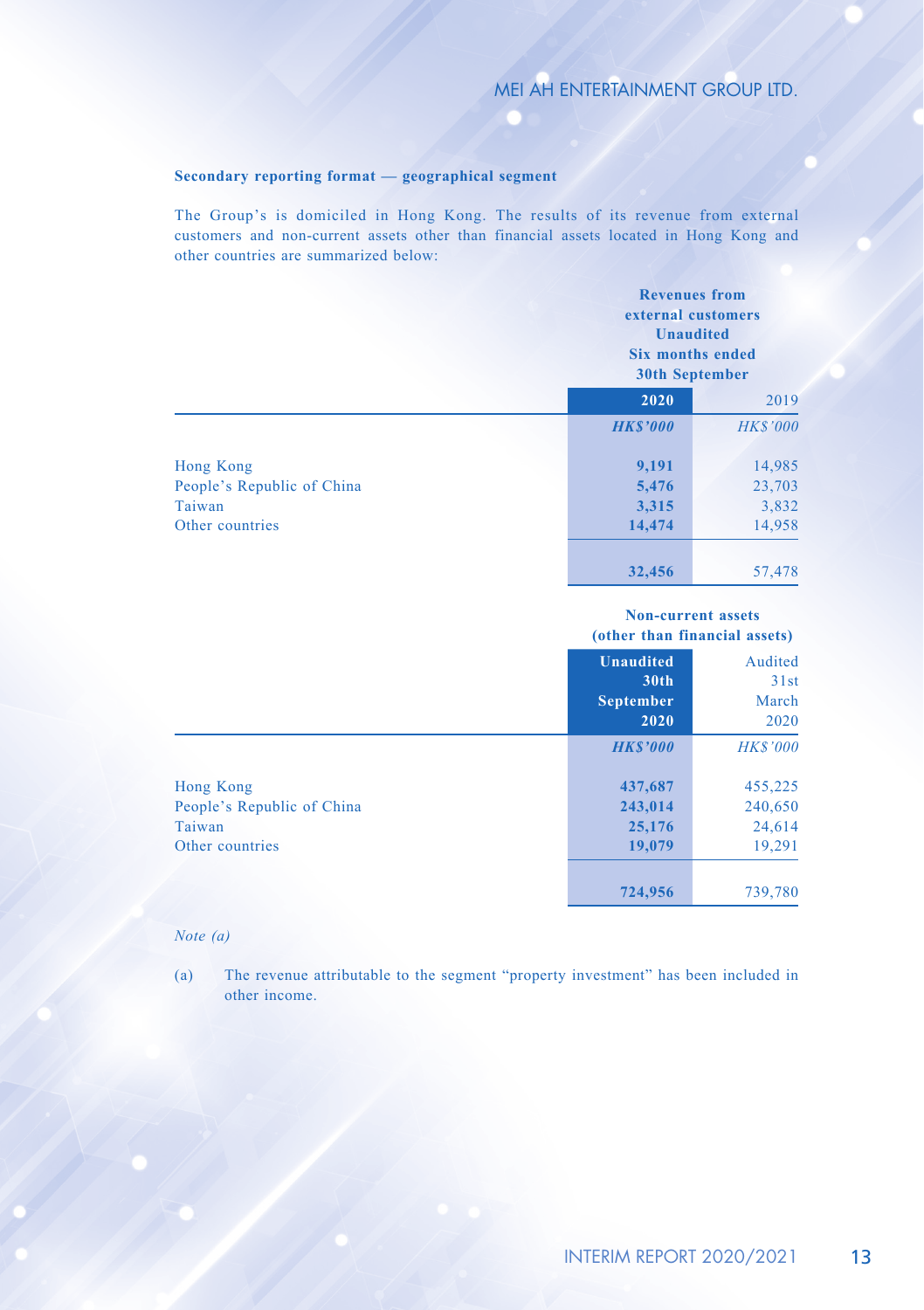#### **5. Other losses**

|                                                                                                        | <b>Unaudited</b><br><b>Six months ended</b><br><b>30th September</b> |                 |
|--------------------------------------------------------------------------------------------------------|----------------------------------------------------------------------|-----------------|
|                                                                                                        | 2020                                                                 | 2019            |
|                                                                                                        | <b>HK\$'000</b>                                                      | <b>HK\$'000</b> |
| Deficit on revaluation of investment properties<br>Fair value losses on financial assets at fair value | (6, 444)                                                             | (12, 816)       |
| through profit or loss                                                                                 | (1,271)                                                              | (2,715)         |
|                                                                                                        | (7, 715)                                                             | (15, 531)       |

#### **6. Expenses by nature**

Expenses included in cost of sales, selling and marketing expenses, administrative expenses are analysed as follows:

|                                               |                | <b>Unaudited</b><br>Six months ended<br><b>30th September</b> |
|-----------------------------------------------|----------------|---------------------------------------------------------------|
|                                               | 2020<br>2019   |                                                               |
|                                               | <b>HKS'000</b> | <b>HK\$'000</b>                                               |
| Amortisation of film rights                   | 5,410          | 9,507                                                         |
| Cost of goods sold                            | 129            | 452                                                           |
| Depreciation of property, plant and equipment | 9,141          | 7,934                                                         |
| Depreciation of right-of-use assets           | 4,394          | 5,111                                                         |
| Employee benefit expenses                     | 18,745         | 24,715                                                        |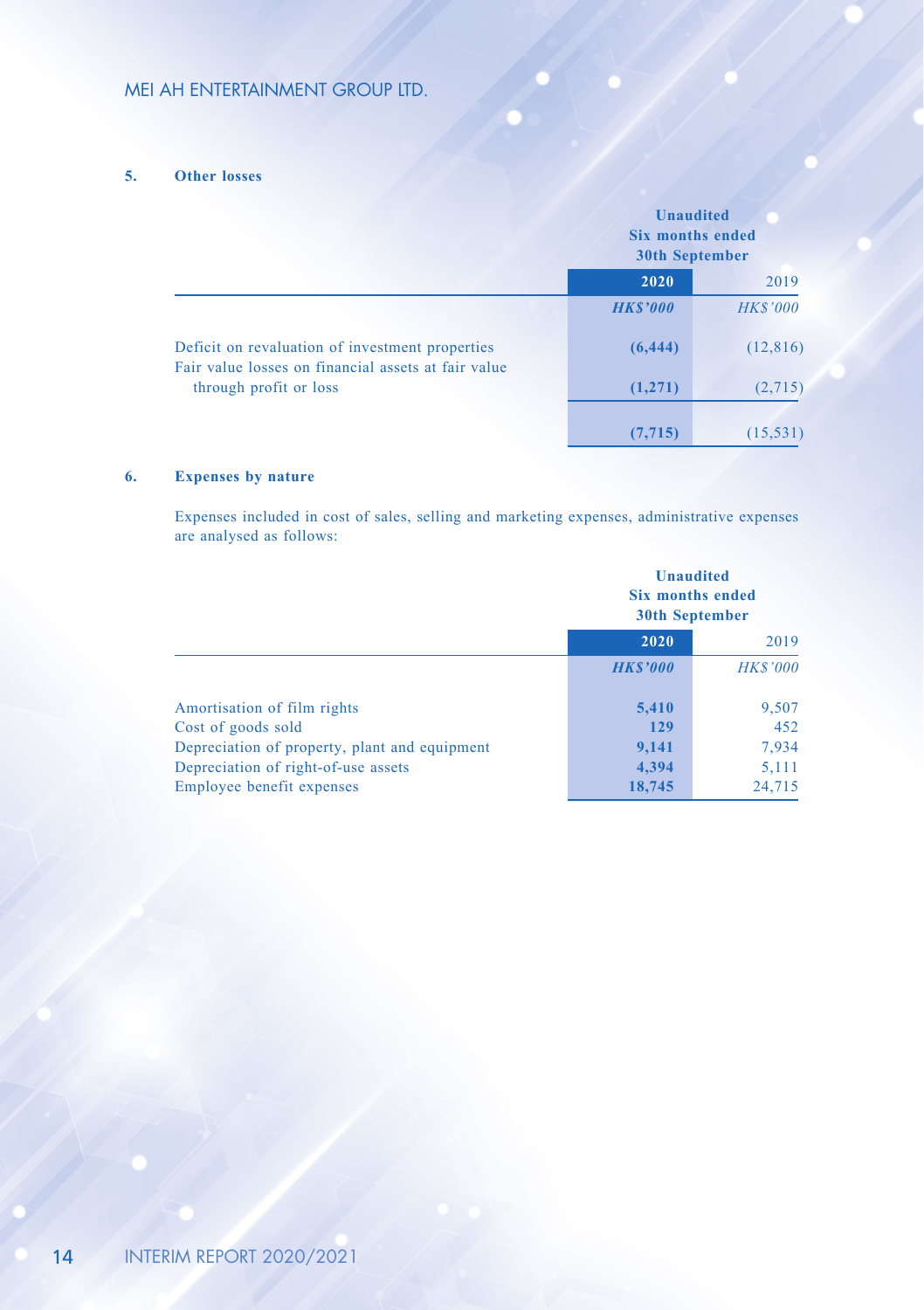#### **7. Finance costs — net**

|                                                 | <b>Unaudited</b><br><b>Six months ended</b><br><b>30th September</b> |                 |
|-------------------------------------------------|----------------------------------------------------------------------|-----------------|
|                                                 | 2020                                                                 | 2019            |
|                                                 | <b>HK\$'000</b>                                                      | <b>HK\$'000</b> |
| <b>Finance income</b>                           |                                                                      |                 |
| — Interest income on short-term bank deposits   | 308                                                                  | 331             |
| - Interest income on loans to an associate      |                                                                      | 233             |
| — Interest income from the financing components |                                                                      |                 |
| of contracts with customers                     |                                                                      | 370             |
|                                                 | 308                                                                  | 934             |
| <b>Finance costs</b>                            |                                                                      |                 |
| - Interest on bank and other borrowings         | (2, 183)                                                             | (2, 281)        |
| — Interest on lease liabilities                 | (2,828)                                                              | (3,376)         |
|                                                 | (5,011)                                                              | (5,657)         |
| Finance costs — net                             | (4,703)                                                              | (4, 723)        |

#### **8. Taxation**

Hong Kong profits tax has been provided at the rate of 16.5% (2018: 16.5%) on the estimated assessable profit for the period. Taxation on overseas profits has been calculated on the estimated assessable profit for the period.

|                     |                 | <b>Unaudited</b><br><b>Six months ended</b><br>30th September |
|---------------------|-----------------|---------------------------------------------------------------|
|                     | 2020            | 2019                                                          |
|                     | <b>HK\$'000</b> | <b>HK\$'000</b>                                               |
| Current income tax  |                 |                                                               |
| Deferred income tax | 517             | 2,164                                                         |
| Income tax credit   | 517             | 2,164                                                         |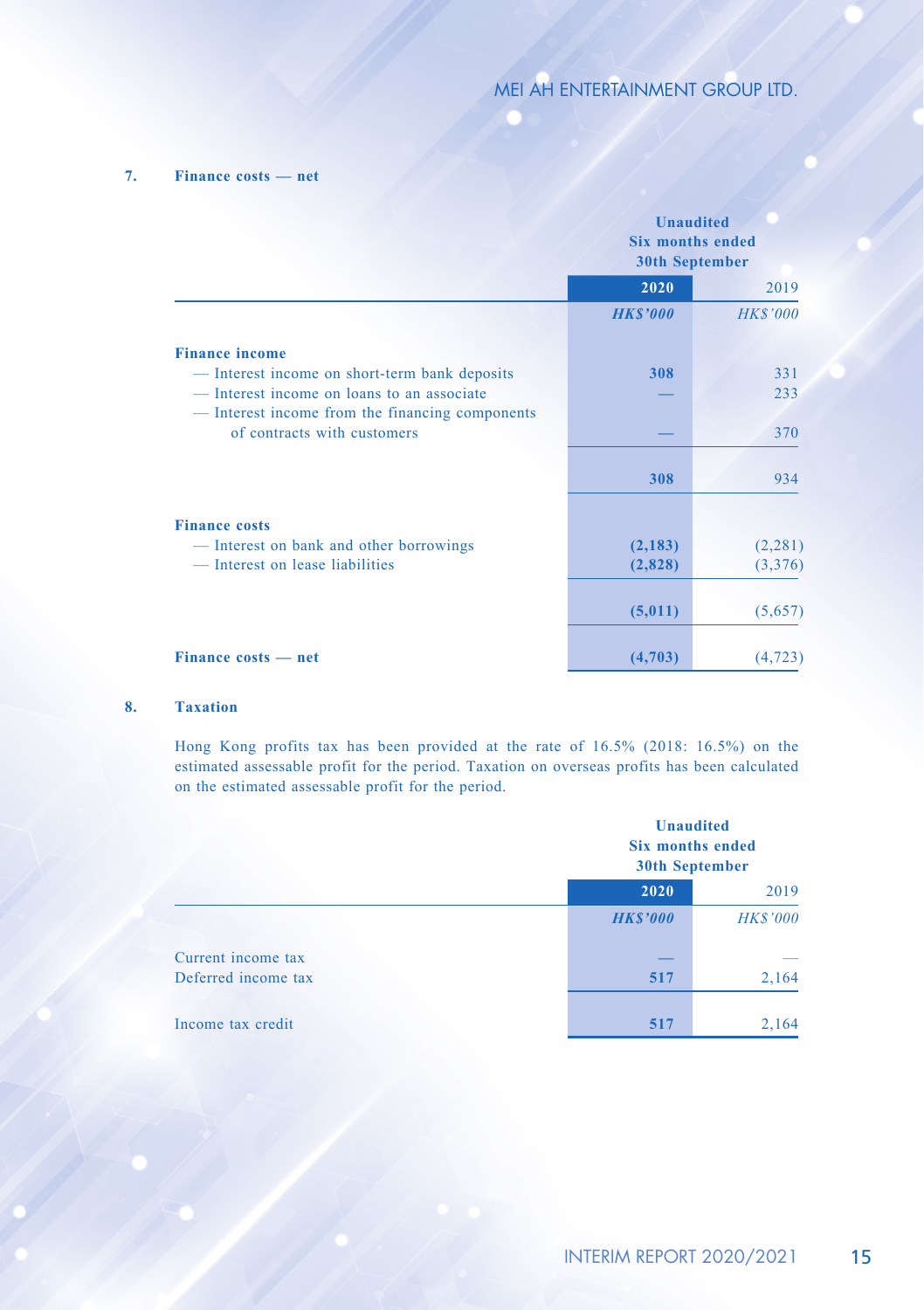#### **9. Loss per share**

#### *(a) Basic*

The calculation of basic loss per share is based on the Group's loss attributable to equity holders of the Company of HK\$25,261,000 (2019: HK\$35,055,000) and on the weighted average of 5,923,739,000 (2019: 5,923,739,000) ordinary shares in issue during the period.

#### *(b) Diluted*

For the six months ended 30th September 2020 and 2019, the diluted loss per share was the same as the basic loss per share as there were no outstanding potential ordinary shares during the period.

#### **10. Dividends**

The board does not recommend the payment of an interim dividend for the six months ended 30th September 2020 (2019: Nil).

#### **11. Trade and other receivables**

|                                                                        | <b>Unaudited</b><br>30 <sub>th</sub><br><b>September</b><br>2020 | Audited<br>31st<br>March<br>2020 |
|------------------------------------------------------------------------|------------------------------------------------------------------|----------------------------------|
|                                                                        | <b>HKS'000</b>                                                   | <b>HK\$'000</b>                  |
| Trade receivables<br>Less: provision for impairment of receivables     | 51,751<br>(20, 868)                                              | 56,541<br>(20, 868)              |
| Trade receivables — net                                                | 30,883                                                           | 35,673                           |
| Prepayments<br>Other receivables and deposits                          | 2,301<br>16,868                                                  | 5,763<br>16,744                  |
| <i>Less:</i> Other receivables and deposits $-$ non current<br>portion | 50,052<br>(2,062)                                                | 58,180<br>(1,948)                |
| Current portion                                                        | 47,990                                                           | 56,232                           |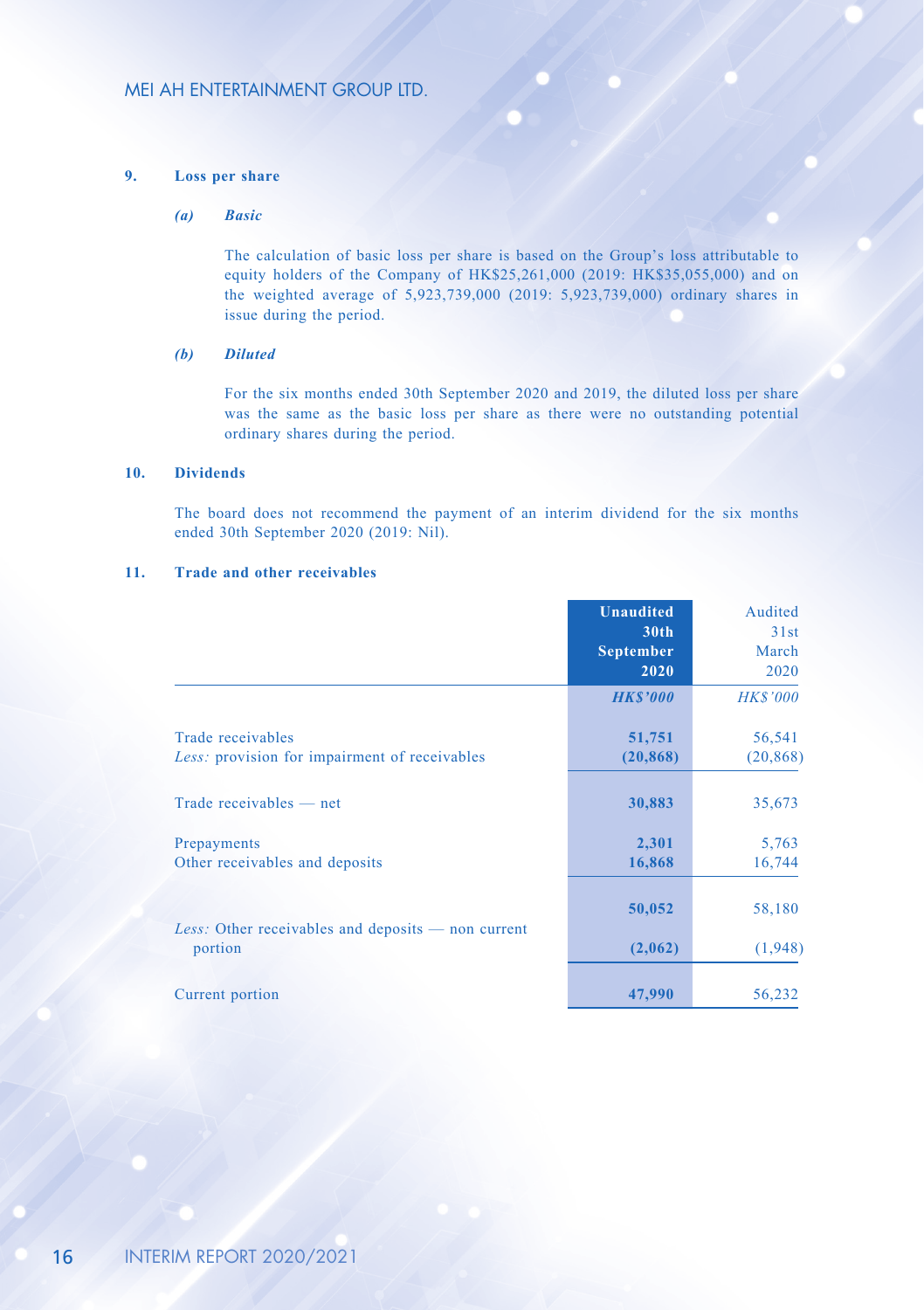|                                                       | <b>Unaudited</b><br>30th<br><b>September</b><br>2020 | Audited<br>31st<br>March<br>2020 |
|-------------------------------------------------------|------------------------------------------------------|----------------------------------|
|                                                       | <b>HK\$'000</b>                                      | <b>HK\$'000</b>                  |
| Current to 3 months<br>4 to 6 months<br>Over 6 months | 27,301<br>389<br>24,061                              | 35,673<br>20,868                 |
|                                                       | 51,751                                               | 56,541                           |

The ageing analysis of trade receivables based on invoice date is as follows:

The Group's credit terms to trade receivables generally ranges from 7 to 90 days.

#### **12. Trade and other payables**

|                                               | <b>Unaudited</b><br>30th<br><b>September</b><br>2020 | Audited<br>31st<br>March<br>2020 |
|-----------------------------------------------|------------------------------------------------------|----------------------------------|
|                                               | <b>HK\$'000</b>                                      | <b>HK\$'000</b>                  |
| Trade payables<br>Other payables and accruals | 5,593<br>96,814                                      | 7,150<br>116,717                 |
|                                               | 102,407                                              | 123,867                          |

The ageing analysis of trade payables is as follows:

|                                      | <b>Unaudited</b><br>30th<br><b>September</b><br>2020 | Audited<br>31st<br>March<br>2020 |
|--------------------------------------|------------------------------------------------------|----------------------------------|
|                                      | <b>HKS'000</b>                                       | <b>HK\$'000</b>                  |
| Current to 3 months<br>4 to 6 months | 1,199                                                | 640                              |
| Over 6 months                        | 4,394                                                | 6,510                            |
|                                      | 5,593                                                | 7,150                            |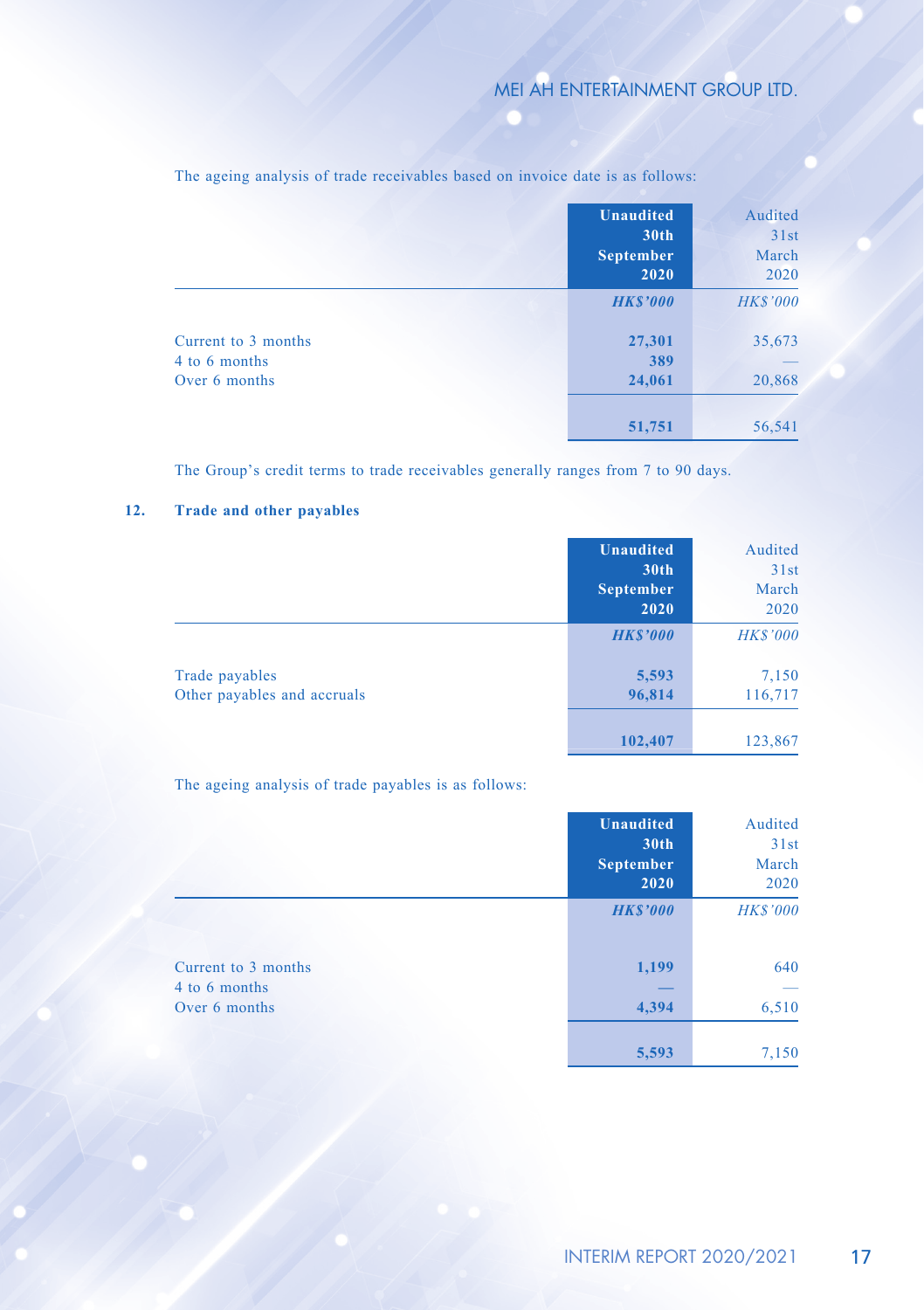#### **13. Amount due to a director**

The balance is unsecured, interest-fee and repayable on demand.

#### **14. Bank and other borrowings**

|                                          | <b>Unaudited</b><br>30 <sub>th</sub><br><b>September</b><br>2020 | Audited<br>31st<br>March<br>2020 |
|------------------------------------------|------------------------------------------------------------------|----------------------------------|
|                                          | <b>HKS'000</b>                                                   | <b>HK\$'000</b>                  |
| Bank overdrafts — secured                | 21,607                                                           | 20,595                           |
| Secured bank loans — current portion     | 31,617                                                           | 31,584                           |
| Bank borrowings — current portion        | 53,224                                                           | 52,179                           |
| Secured bank loans — non-current portion | 2,524                                                            | 3,162                            |
| Total bank borrowings                    | 55,748                                                           | 55,341                           |
| Other borrowings — non-current portion   | 63,823                                                           | 61,014                           |
| <b>Total borrowings</b>                  | 119,571                                                          | 116,355                          |

(a) The bank borrowings are repayable in the following periods:

|                      | <b>Unaudited</b><br>30 <sub>th</sub><br><b>September</b><br>2020 | Audited<br>31st<br>March<br>2020 |
|----------------------|------------------------------------------------------------------|----------------------------------|
|                      | <b>HKS'000</b>                                                   | <b>HK\$'000</b>                  |
| Within 1 year        | 53,224                                                           | 52,179                           |
| Between 1 to 2 years | 1,617                                                            | 1,581                            |
| Between 2 to 5 years | 907                                                              | 1,581                            |
|                      | 55,748                                                           | 55,341                           |

#### (b) Other borrowings

As at 30th September 2020, the Group has a borrowing with outstanding principal of RMB30,000,000 (approximately HK\$34,104,000) (31st March 2020: RMB30,000,000, approximately HK\$32,715,000) and accumulated interest of RMB4,150,000 (approximately HK\$4,719,000) (31st March 2020: RMB3,025,000, approximately HK\$3,299,000). The borrowing is interest-bearing at a fixed rate of 7.5% per annum, unsecured and not repayable within 5 years from drawdown date.

The Group also has another borrowing with a principal amount of HK\$25,000,000 (31st March 2020: HK\$25,000,000) provided by an associate, the borrowing is unsecured, interest-free and is not repayable before 1st January 2022.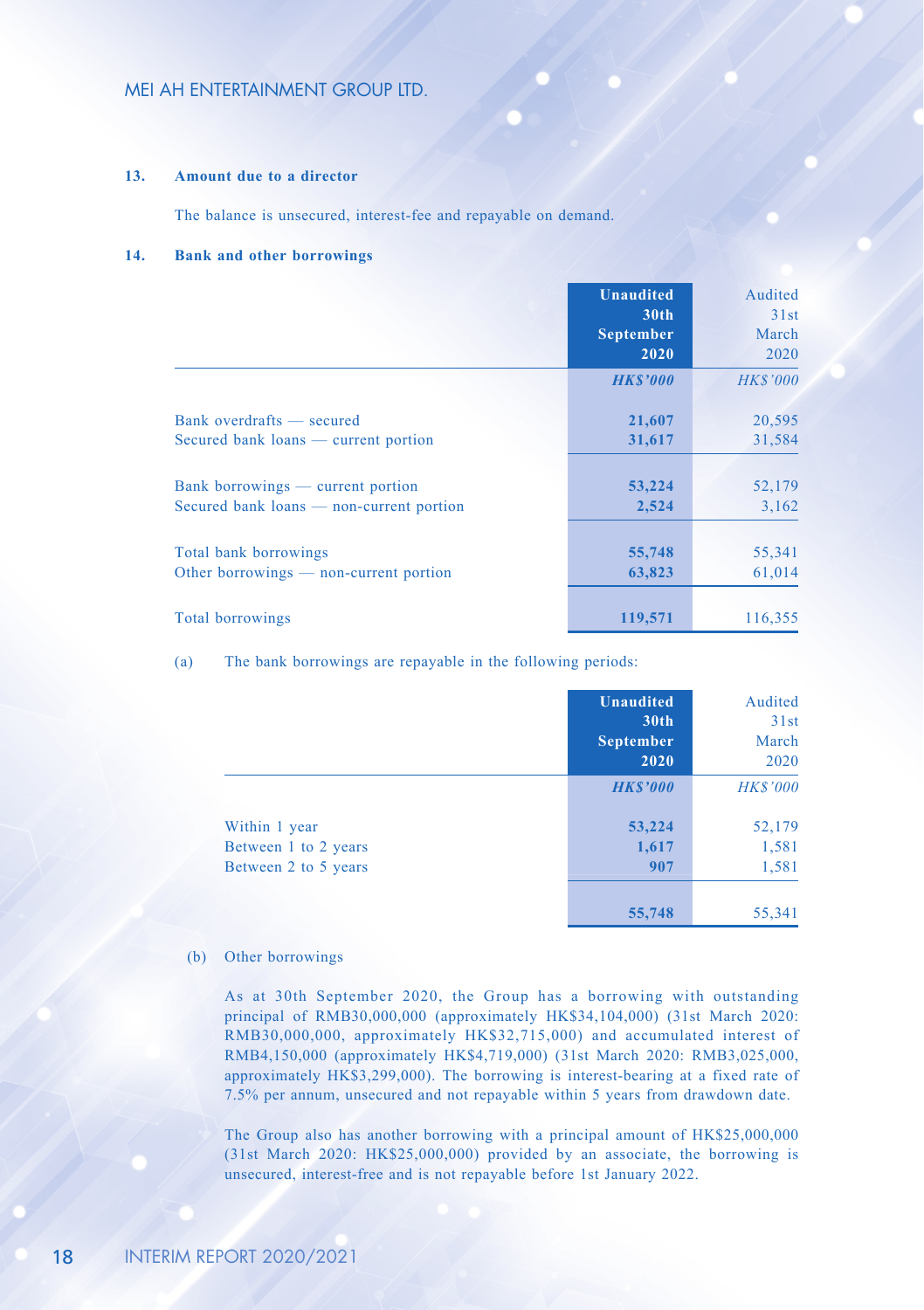#### **15. Share capital**

|                       | <b>Number of ordinary shares</b> |            | <b>Ordinary shares</b> |                 |
|-----------------------|----------------------------------|------------|------------------------|-----------------|
|                       | <b>Unaudited</b>                 | Audited    | <b>Unaudited</b>       | Audited         |
|                       | 30 <sub>th</sub>                 | 31st       | 30 <sub>th</sub>       | 31st            |
|                       | <b>September</b>                 | March      | <b>September</b>       | March           |
|                       | 2020                             | 2020       | 2020                   | 2020            |
|                       | '000                             | '000'      | <b>HKS'000</b>         | <b>HK\$'000</b> |
| Authorised            | 15,000,000                       | 15,000,000 | 300,000                | 300,000         |
| Issued and fully paid | 5,923,739                        | 5,923,739  | 118,475                | 118,475         |

#### **16. Capital commitments**

As at 30th September 2020, the Group had contracted commitments but not provided for in the financial information as follows:

|                                                                      | <b>Unaudited</b><br>30th<br><b>September</b><br>2020 | Audited<br>31st<br>March<br>2020 |
|----------------------------------------------------------------------|------------------------------------------------------|----------------------------------|
|                                                                      | <b>HKS'000</b>                                       | <b>HK\$'000</b>                  |
| Film rights, films in progress and film royalty deposits<br>Licenses | 1,773<br>2,099                                       | 1,701<br>1,848                   |
|                                                                      | 3,872                                                | 3.549                            |

#### **17. Operating lease commitments — Group company as lessor**

The Group leases its investment properties to certain customers under non-cancellable operating leases. The lease terms are between 1 to 3 years. The future aggregate minimum lease payments under non-cancellable operating leases are as follows:

|                                                              | <b>Unaudited</b><br>30 <sub>th</sub><br><b>September</b><br>2020 | Audited<br>31st<br>March<br>2020 |
|--------------------------------------------------------------|------------------------------------------------------------------|----------------------------------|
|                                                              | <b>HK\$'000</b>                                                  | <b>HK\$'000</b>                  |
| Within 1 year<br>Later than 1 year and no later than 5 years | 3,088<br>1,783                                                   | 2,557<br>1,000                   |
|                                                              | 4,871                                                            | 3,557                            |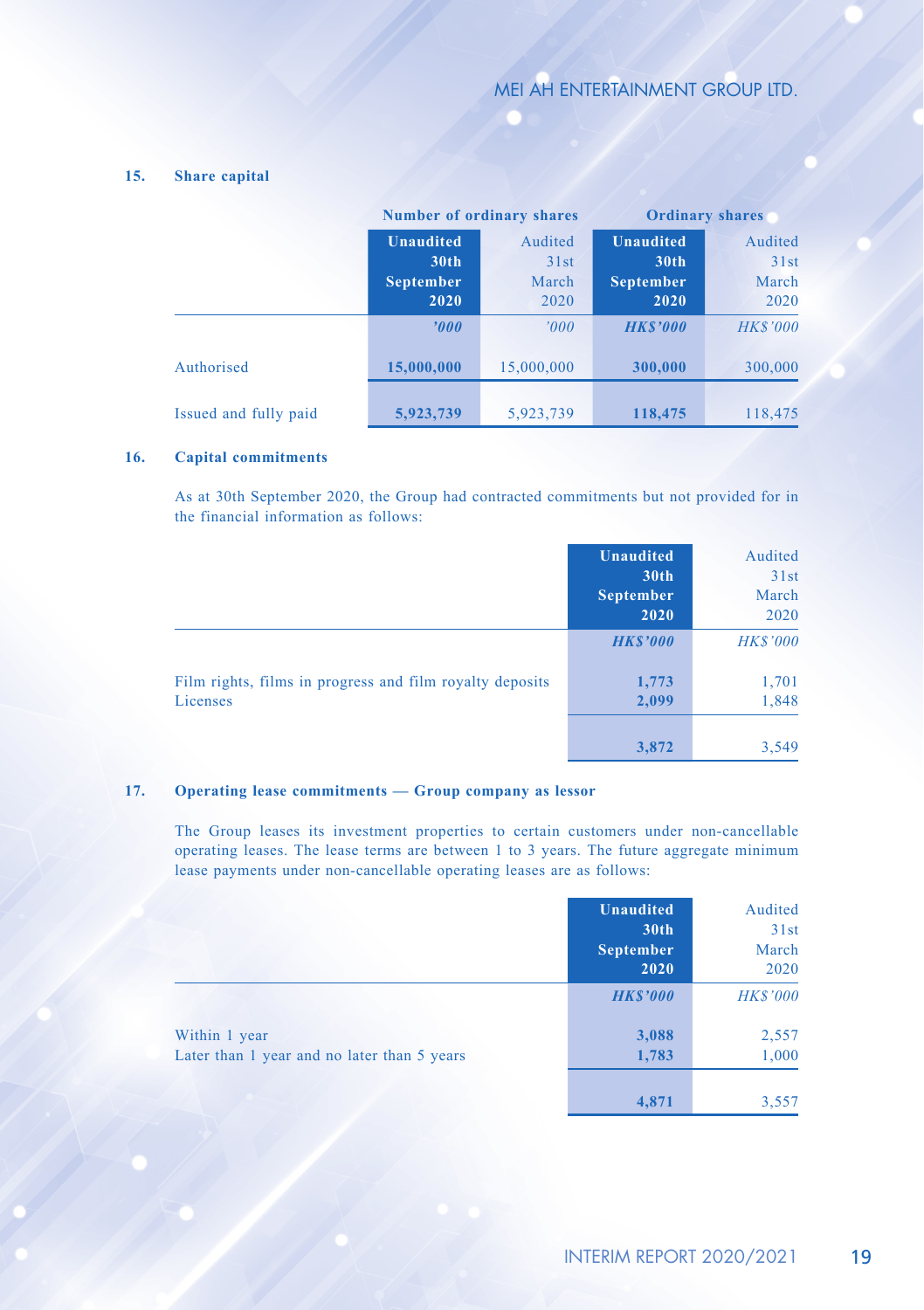#### **18. Related party transactions**

Save as disclosed elsewhere in the condensed consolidated interim financial information, significant related party transactions, which were carried out in the ordinary course of the Group's business, are as follows:

|                                                                                                           | <b>Unaudited</b><br><b>Six months ended</b><br><b>30th September</b> |                 |
|-----------------------------------------------------------------------------------------------------------|----------------------------------------------------------------------|-----------------|
|                                                                                                           | 2020                                                                 | 2019            |
|                                                                                                           | <b>HKS'000</b>                                                       | <b>HK\$'000</b> |
| Playout, post-production and origination services<br>payable to an associated company                     | 2,767                                                                | 6,192           |
| Rental income receivable from associated companies<br>Management fee income receivable from an associated | 655                                                                  | 655             |
| company                                                                                                   | 138                                                                  | 138             |
| Other administrative costs payable to an associated<br>company                                            | 368                                                                  | 368             |
| Interest income receivable from an associated<br>company                                                  |                                                                      | 233             |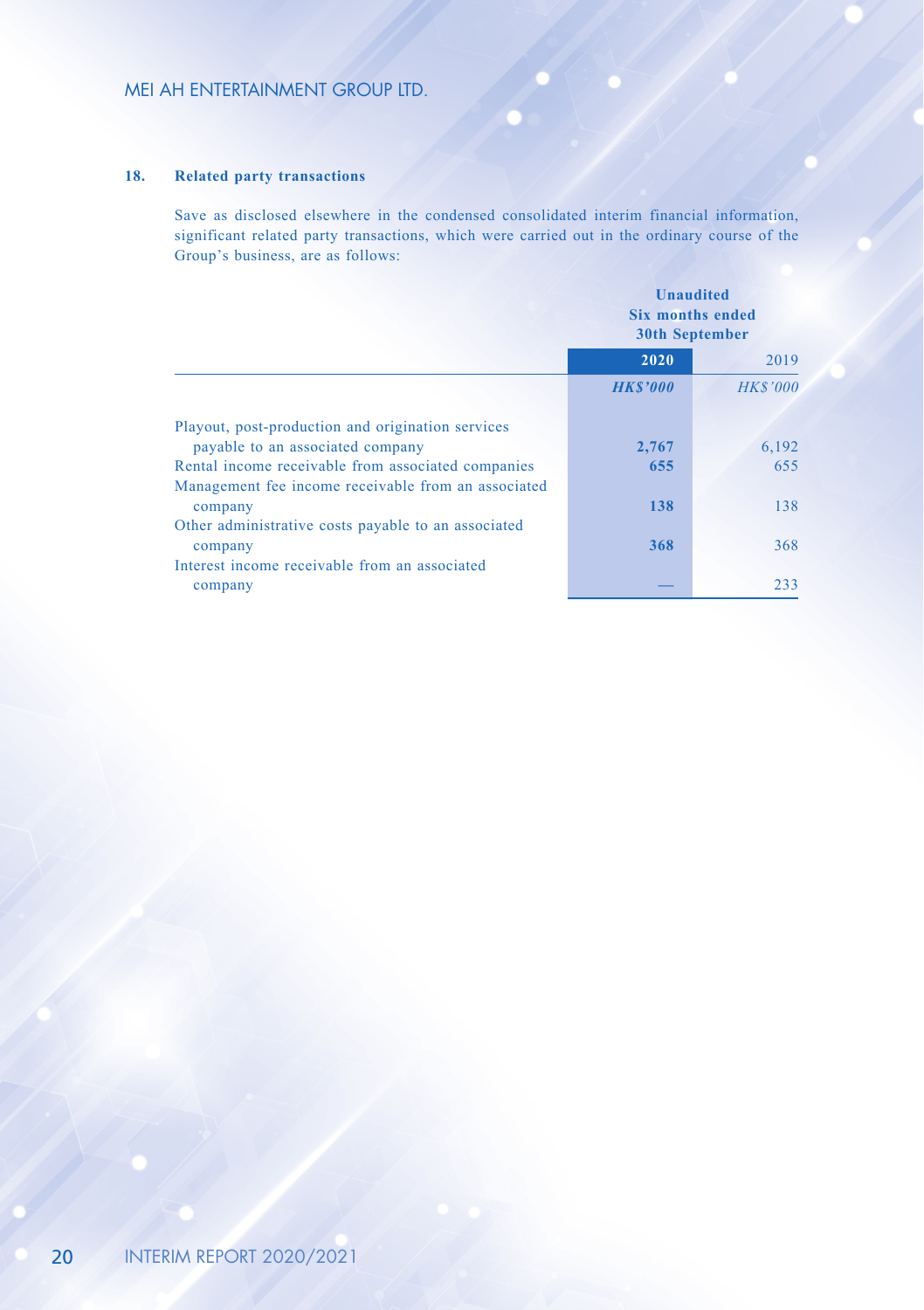## **Interim Dividend**

The board does not recommend the payment of an interim dividend for the six months ended 30th September 2020 (2019: Nil).

# **BUSINESS REVIEW AND MANAGEMENT DISCUSSION AND ANALYSIS**

During the six months ended 30th September 2020, the Group recorded a consolidated revenue of HK\$32,456,000 (2019: HK\$57,478,000), gross profit of HK\$19,924,000 (2019: HK\$26,676,000) and a loss attributable to owners of the Company of HK\$25,261,000 (2019: HK\$35,055,000).

The contribution of revenues from the Group's television operations segment for the period remained at approximately HK\$25.4 million (2019: HK\$26.2 million). The Group has positioned as a content provider and providing media contents of movies and drama series to both traditional and new media companies. Quality media content is the key for both traditional and new media companies to compete with their rivals for viewership and revenue. The Group provided media contents of movies and drama series to viewers in Greater China and South East Asian countries during the year. In Hong Kong, we provided a Chinese movie channel through TVB's OTT platform, myTV SUPER. In Taiwan, we provided a Chinese movie/drama series channel to viewers through the telecom/OTT platform of Chung Hwa Telecom Co., Ltd. In South East Asia, we provided a channel with Chinese, Korean and Japanese movies to viewers through HBO Asia. The contents we provided are available in HBO channels, namely RED By HBO and HBO Go.

This segment contributed steady revenues to the Group despite the Group's other segments were adversely affected by the outbreak of Coronavirus Disease 2019 ("COVID-19") during the period. Looking forward, the Group will continue to explore opportunities to increase contributions from its channel operations.

The contribution of revenues from the Group's film exhibition and film rights licensing and sublicensing segment dropped from approximately HK\$3.2 million to HK\$1.9 million. Fewer released and licensing were concluded and completed during the period as original schedules of releasing new titles were delayed due to the outbreak of COVID-19. Following the resumption of theatre operations recently, a number of new titles are scheduled to be released in the forthcoming year, including titles namely "Theory of Ambitions" and "Twin Blades" and certain other titles are in the progress of shooting.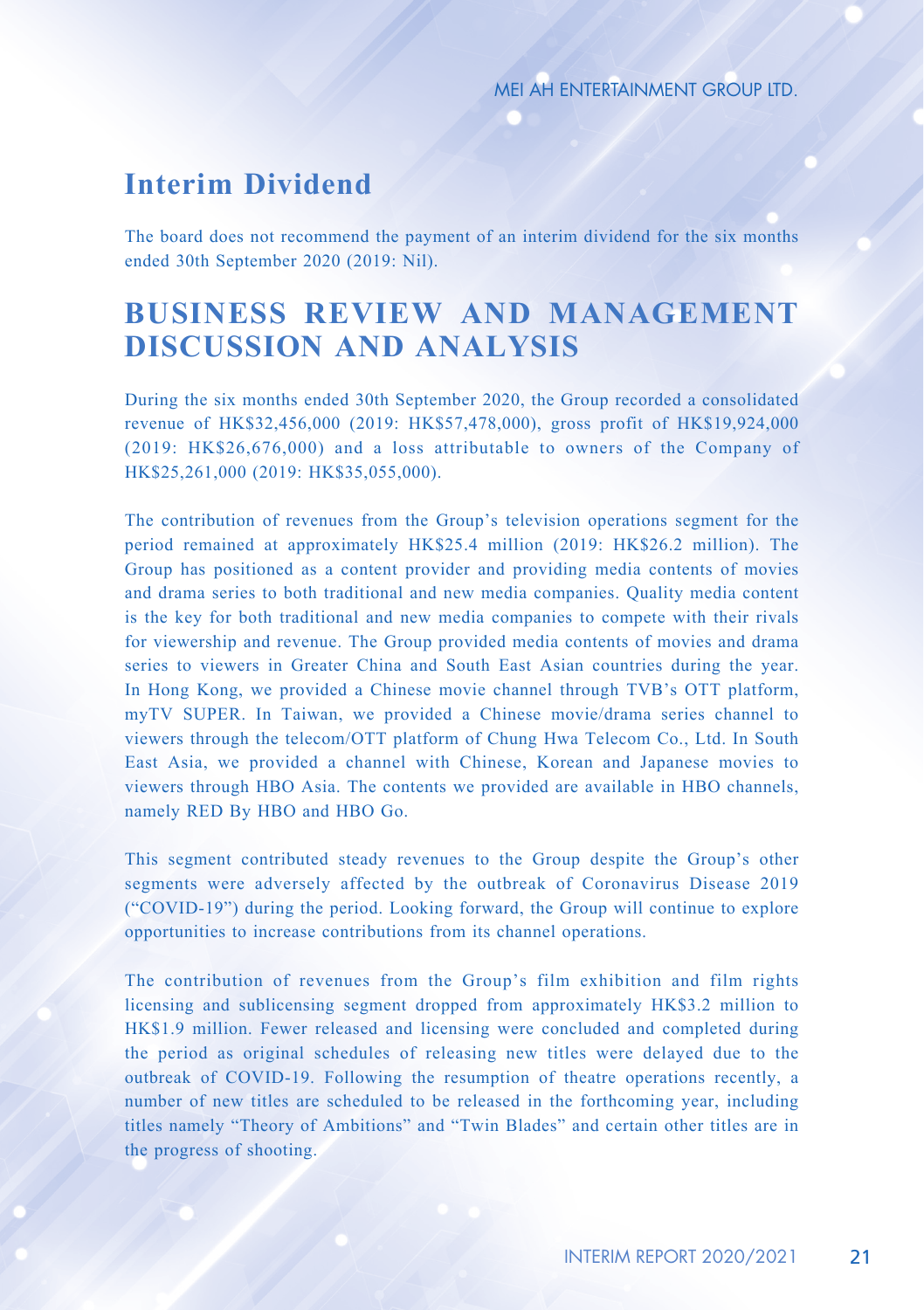In PRC, there are strong demands on our contents. In 2018, the Group authorised iQiyi, the new media platform in the PRC, to broadcast contents from the high content library of the Group on a non-exclusive basis. In 2019, the Group also entered into agreements with Youku and Ixigua, both are new media operators in the PRC, to broadcast its film library content. These cooperations further confirm the Group's important expansion strategy, as a content provider, of entering into the new media market in the PRC. The Group will continue to seek cooperations with other major new media platforms in order to further cultivate the vast media market in the PRC.

Besides self producing and investing, the Group also makes use of its wide distribution network developed for years for its business of film distribution agency. Equipped by the Group's film library and through the Group's experience and network in program sourcing, the Group is confident that it will continue to provide high quality and customised programs to its audiences.

The Group has started to penetrate into the China theatrical market and established its first theatre in Tianjin since 2011. The Group's another theatre in Shanghai also commenced operations in 2013. In 2019, the Group's new theatre in Guangzhou and another 20% equity investment in a Beijing theatre commenced operations. The Group's theatres are all digital and equipped with 3-D movie broadcasting functions. As part of the Group's cost-retrenchment measures, the Group terminated its theatre in Shanghai during the period. Operations in other theatres, as affected by COVID-19, were suspended since February 2020 and resumed in July 2020 and accordingly the revenues contributed from this segment during the period dropped from approximately HK\$22 million to HK\$4.4 million.

During the period, following the changes in the investment market conditions, the Group's financial assets at fair value through profit or loss recorded a fair value loss of approximately HK\$1.3 million (2019: HK\$2.7 million). The investment properties portfolio of the Group contributed a deficit on revaluation of approximately HK\$6.4 million (2019: HK\$12.8 million). Such unrealized losses have no effect on the Group's cash flow.

Details and status of a litigation against the Company were disclosed in the Company's announcements dated 16th April 2020, 14th May 2020 and 5th November 2020. Further updates will be announced by the Company on the development of which in accordance with the Listing Rules as and when appropriate.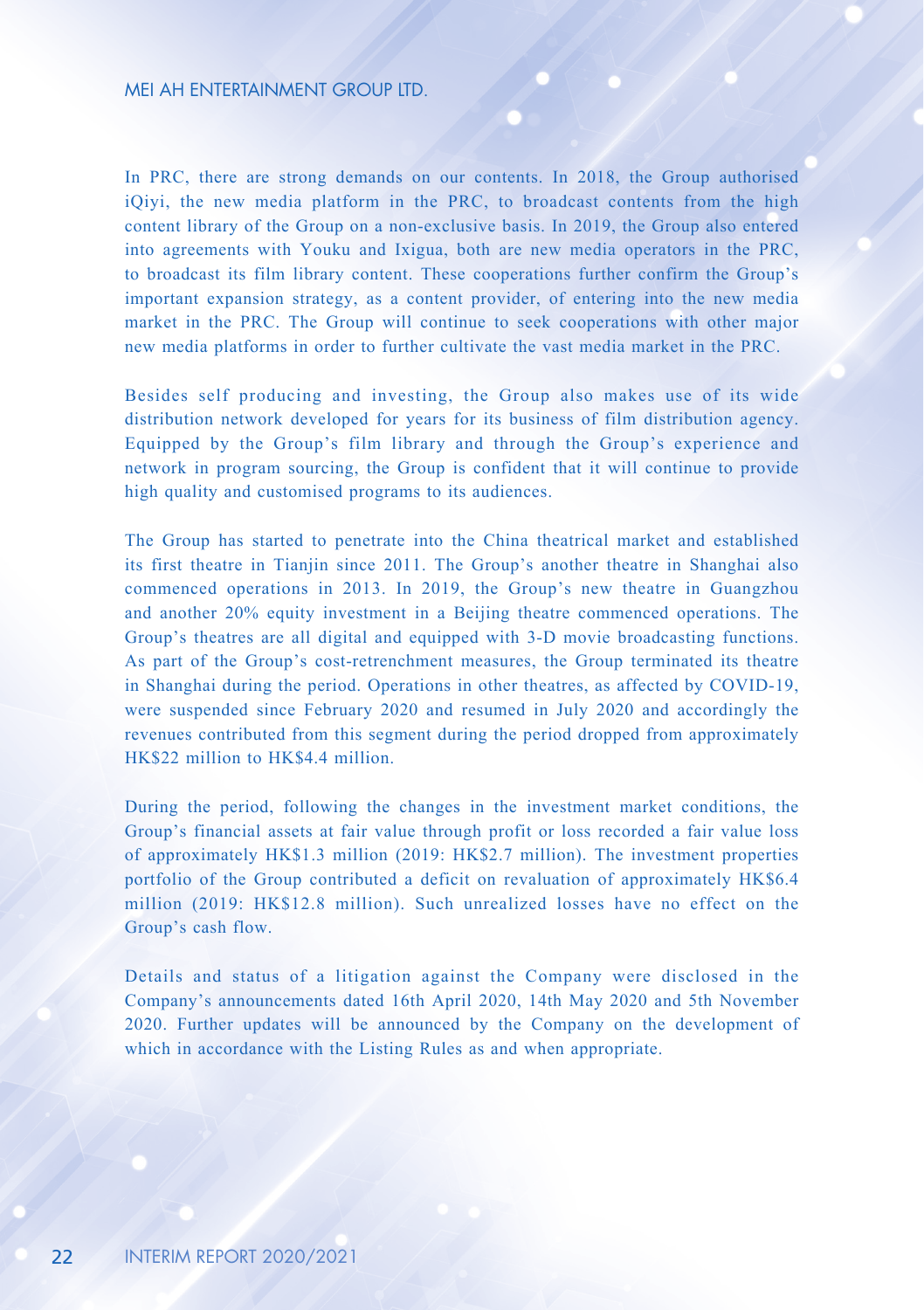The first half of the financial year is a challenging period. COVID-19 has posted unprecedented challenges to worldwide economy, and the entertainment industry has become one of the worst hit segments. Taking into account the recent development on the possible availability of vaccine, the pandemic situation is hopefully to be recovered and the Group's operations will gradually restore to normal. Looking forward, the Group will continue to actively seek investment opportunities that are related and/or creating synergies to the Group's existing businesses and generate greatest returns for its shareholders and reward their long-term support.

#### **Liquidity and financial resources**

At 30th September 2020, the Group has available banking facilities of approximately HK\$57,641,000, of which approximately HK\$55,748,000 were utilised. Corporate guarantees executed by the Company and certain of the Group's deposits and properties with aggregate net book values of HK\$67,100,000 were pledged to banks to secure banking facilities. The Group's gearing ratio of 29.5% as at 30th September 2020 was based on the total of bank loans and other loans of HK\$119,571,000 (of which HK\$53,224,000, HK\$26,617,000 and HK\$39,730,000 are repayable within one year, in the second year and in the third to fifth year respectively) and the shareholders' funds of approximately HK\$405,083,000. The Group's bank balances and borrowings are primarily denominated in HK\$, RMB and NTD. The Group will monitor its foreign currency exposure closely. During the period ended 30th September 2020, the Group did not engage in any derivatives activities and did not commit to any financial instruments to hedge its exposure to foreign currency.

At 30th September 2020, the Group had commitments in respect of film rights, films in progress, film royalty deposits, and licenses amounting to approximately HK\$3,872,000. The commitments will be financed by the Group's internal resources and banking and other available facilities.

#### **Employees**

At 30th September 2020, the Group employed 130 staff. Remuneration is reviewed periodically based on market trend and individual staff's performance. In addition to the basic salaries, staff benefits include discretionary bonus, medical insurance scheme and contributory provident fund. The Group also has a share option scheme whereby qualified participants may be granted options to acquire shares of the Company. Employee benefit expenses of HK\$18,745,000 were charged to the profit or loss during the period.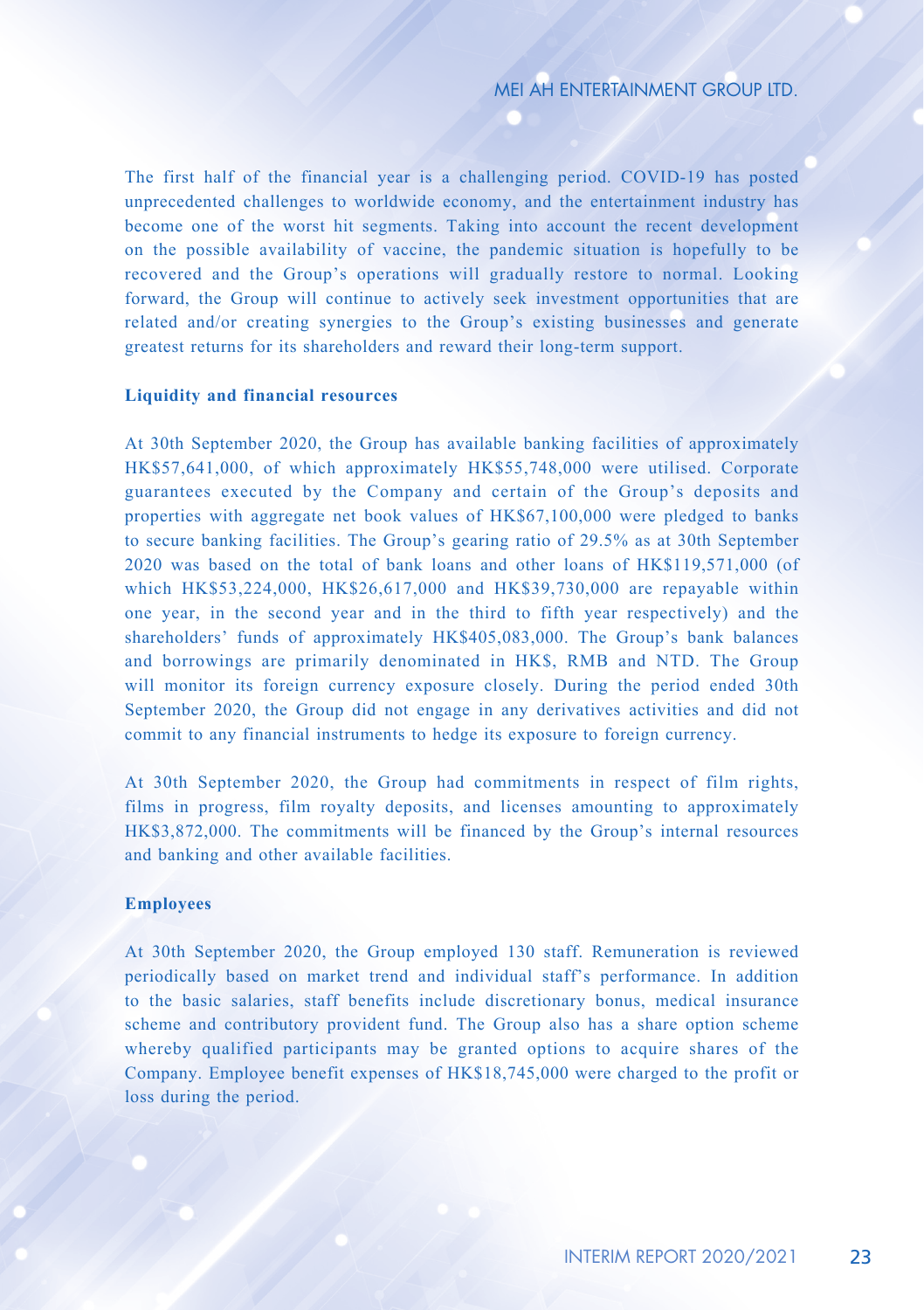### **Share option scheme**

Details of the share option scheme (the "Scheme") approved by the shareholders of the Company at the annual general meeting on 1st September 2014 were disclosed in the Company's circular dated 31st July 2014 and the annual report for the year ended 31st March 2020.

There was no outstanding share option as at 30th September 2020.

# **Directors' and chief executives' interests and short positions in the shares, underlying shares and debentures of the Company or any associated corporations**

At 30th September 2020, the interests and short positions of each director and chief executive in the shares, underlying shares and debentures of the Company and its associated corporations (within the meaning of the Securities and Futures Ordinance ("SFO")), as recorded in the register maintained by the Company under Section 352 of the SFO or as notified to the Company were as follows: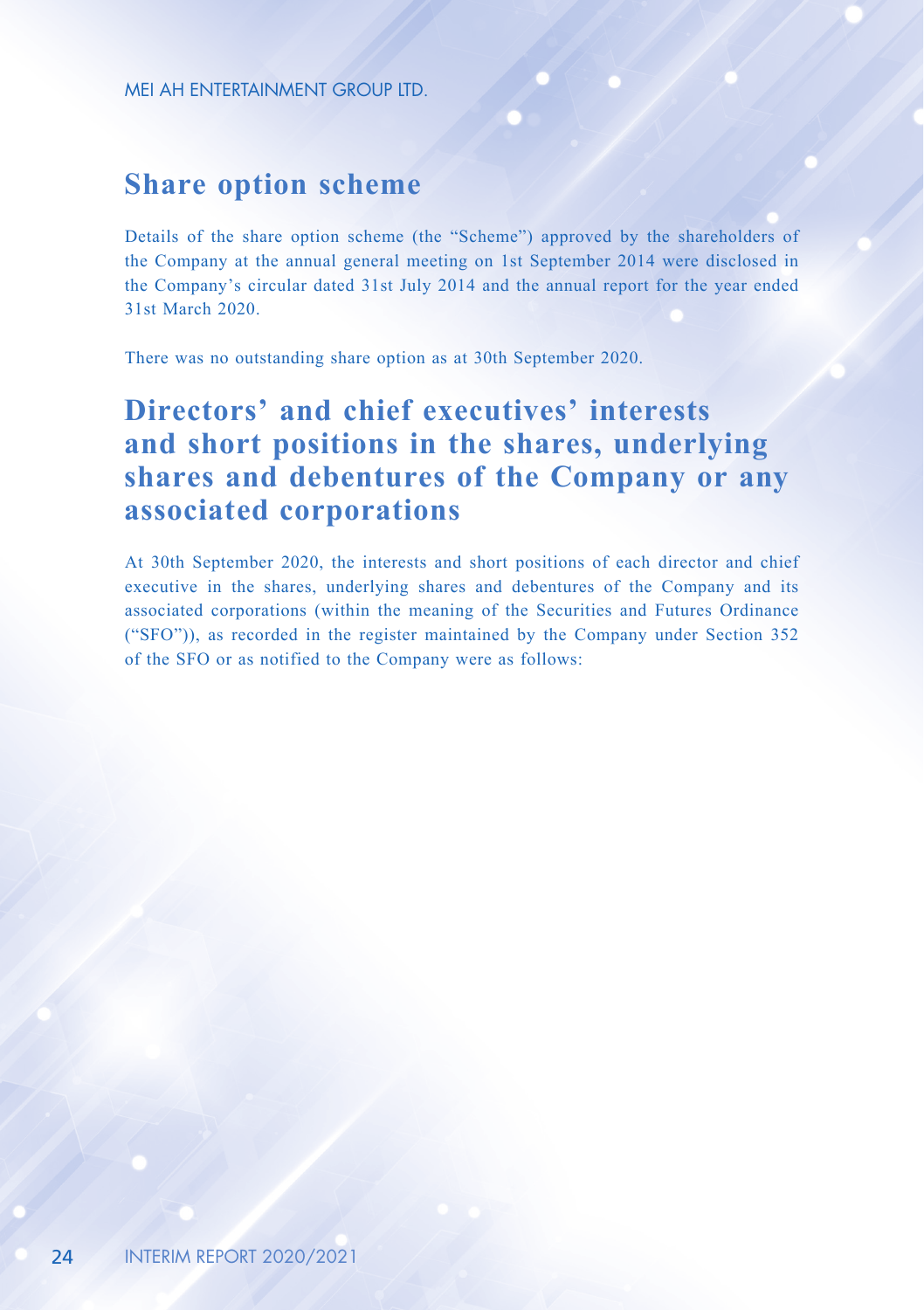|                  |                                     |                                  | Number of shares beneficially held-long position | $%$ of the<br>issued share<br>capital of the<br>Company<br>as at 30th |
|------------------|-------------------------------------|----------------------------------|--------------------------------------------------|-----------------------------------------------------------------------|
| Name of director | <b>Personal</b><br><i>interests</i> | Family<br><i>interests</i>       | Corporate<br><i>interests</i>                    | <b>September</b><br>2020                                              |
| Mr. Li Kuo Hsing | 466,627,500                         | 189,843,750<br><i>Note</i> $(i)$ | 2,540,177,550<br><i>Note</i> $(ii)$              | 53.96%                                                                |
| Mr. Li Tang Yuk  | 1,940,000                           |                                  |                                                  | 0.03%                                                                 |
| Dr. Dong Ming    | 5,000,000                           |                                  |                                                  | 0.08%                                                                 |

**(a) Ordinary shares of HK\$0.02 each in Mei Ah Entertainment Group Limited**

*Notes:*

(i) These shares are held by Ms. Li Pik Lin, the spouse of Mr Li Kuo Hsing.

(ii) These shares are held by Kuo Hsing Holdings Limited, a company beneficially controlled by Mr. Li Kuo Hsing.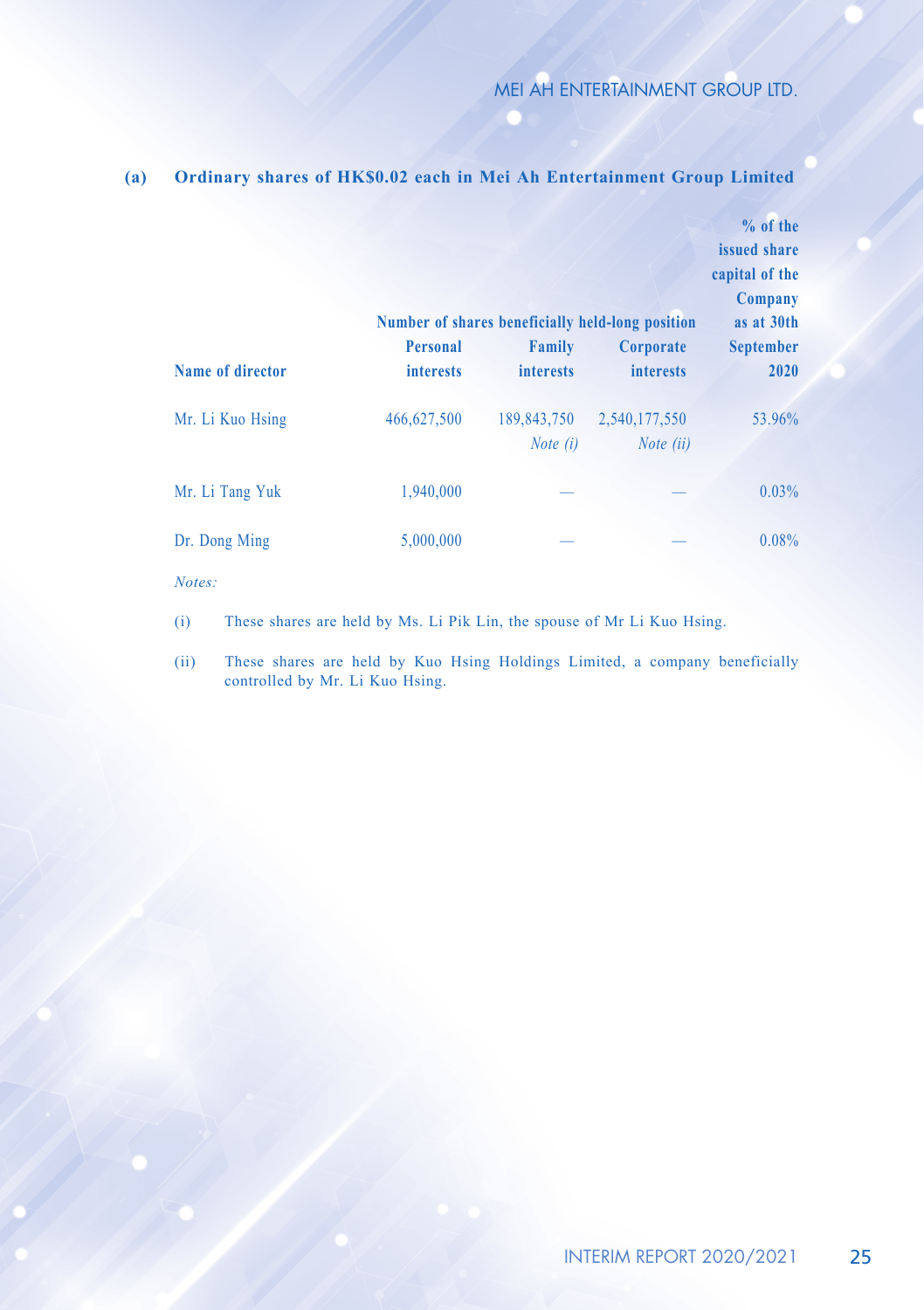#### **(b) Interest in subsidiaries of the Company**

Mr. Li Kuo Hsing personally holds non-voting deferred shares of HK\$1 each in the following subsidiaries:

| <b>Name</b>                             | No. of non-voting<br>deferred shares held<br><b>Personal interests</b> |
|-----------------------------------------|------------------------------------------------------------------------|
| Mei Ah Investment Company Limited       | 500,000                                                                |
| Mei Ah Press Limited                    | 100,000                                                                |
| Mei Ah Video Production Company Limited | 10,000                                                                 |

With the exception of the interests disclosed above,

- (i) at no time during the period was the Company, its subsidiaries, its associated companies, or its holding company a party to any arrangement to enable the directors and chief executives of the Company to hold any interests or short positions in the shares or underlying shares in, or debentures of, the Company or its associated corporation; and
- (ii) at no time during the period, the directors and chief executives (including their spouse and children under 18 years of age) had any interest in or had been granted or exercised, any rights to subscribe for shares of the Company and its associated companies (within the meaning of the SFO).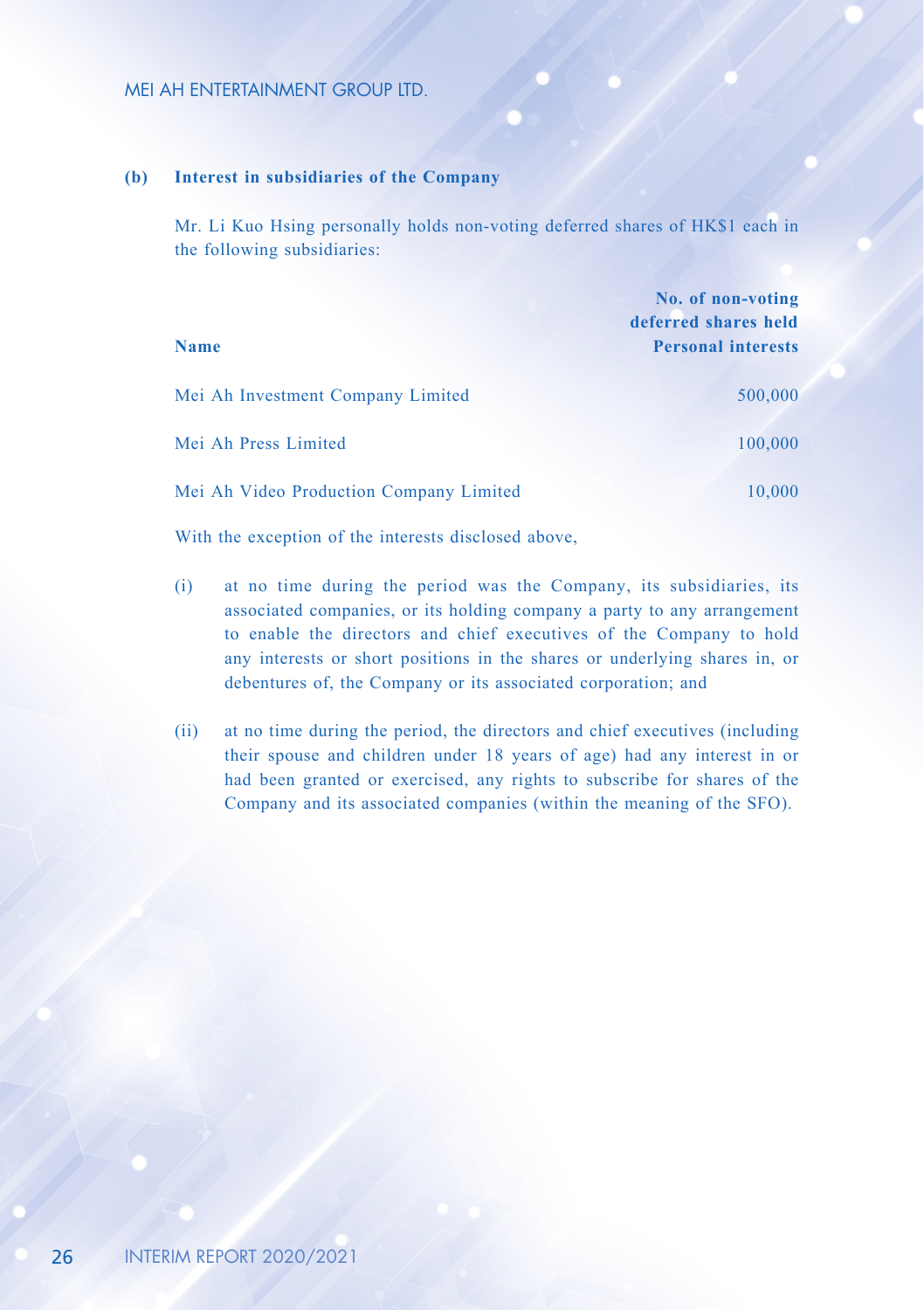# **Substantial shareholders' shares and underlying shares of the Company**

The register of substantial shareholders required to be kept under section 336 of Part XV of the SFO shows that as at 30th September 2020, the Company had been notified of the following substantial shareholders' interests and short positions, being 5% or more of the Company's issued share capital. These interests are in addition of those disclosed above in respect of the directors and chief executives.

#### **Interests in ordinary shares of HK\$0.02 each in the Company**

|                                               |             |                                                                          | % of the                                                                               |  |
|-----------------------------------------------|-------------|--------------------------------------------------------------------------|----------------------------------------------------------------------------------------|--|
|                                               |             |                                                                          | issued share<br>capital<br>of the<br>Company<br>as at 30th<br><b>September</b><br>2020 |  |
|                                               |             | <b>Number</b>                                                            |                                                                                        |  |
|                                               |             | of shares<br>beneficially<br>held<br>$-\mathop{\text{Long}}$<br>position |                                                                                        |  |
|                                               | <b>Note</b> |                                                                          |                                                                                        |  |
|                                               |             |                                                                          |                                                                                        |  |
|                                               |             |                                                                          |                                                                                        |  |
| <b>Name</b>                                   |             |                                                                          |                                                                                        |  |
| Ho Chi Sing                                   | (a)         | 398,840,000                                                              | 6.73                                                                                   |  |
| <b>IDG-Accel China Growth Fund Associates</b> |             |                                                                          |                                                                                        |  |
| L.P.                                          | (b)         | 370, 205, 516                                                            | 6.25                                                                                   |  |
| <b>IDG-Accel China Growth Fund GP</b>         |             |                                                                          |                                                                                        |  |
| Associates Ltd.                               | (b)         | 370, 205, 516                                                            | 6.25                                                                                   |  |
| Zhou Quan                                     | (b)         | 370, 205, 516                                                            | 6.25                                                                                   |  |
| IDG-Accel China Growth Fund $-$ L.P.          |             | 307, 385, 666                                                            | 5.19                                                                                   |  |
| Li Pei Chin                                   |             | 334,042,000                                                              | 5.64                                                                                   |  |
| Li Guolin                                     |             | 296,195,000                                                              | 5.00                                                                                   |  |
|                                               |             |                                                                          |                                                                                        |  |

#### *Notes:*

(a) Included the 370,205,516 shares as set out in note (b).

(b) Referred to the same parcel of shares and included the 307,385,666 shares held by IDG-Accel China Growth Fund L. P.